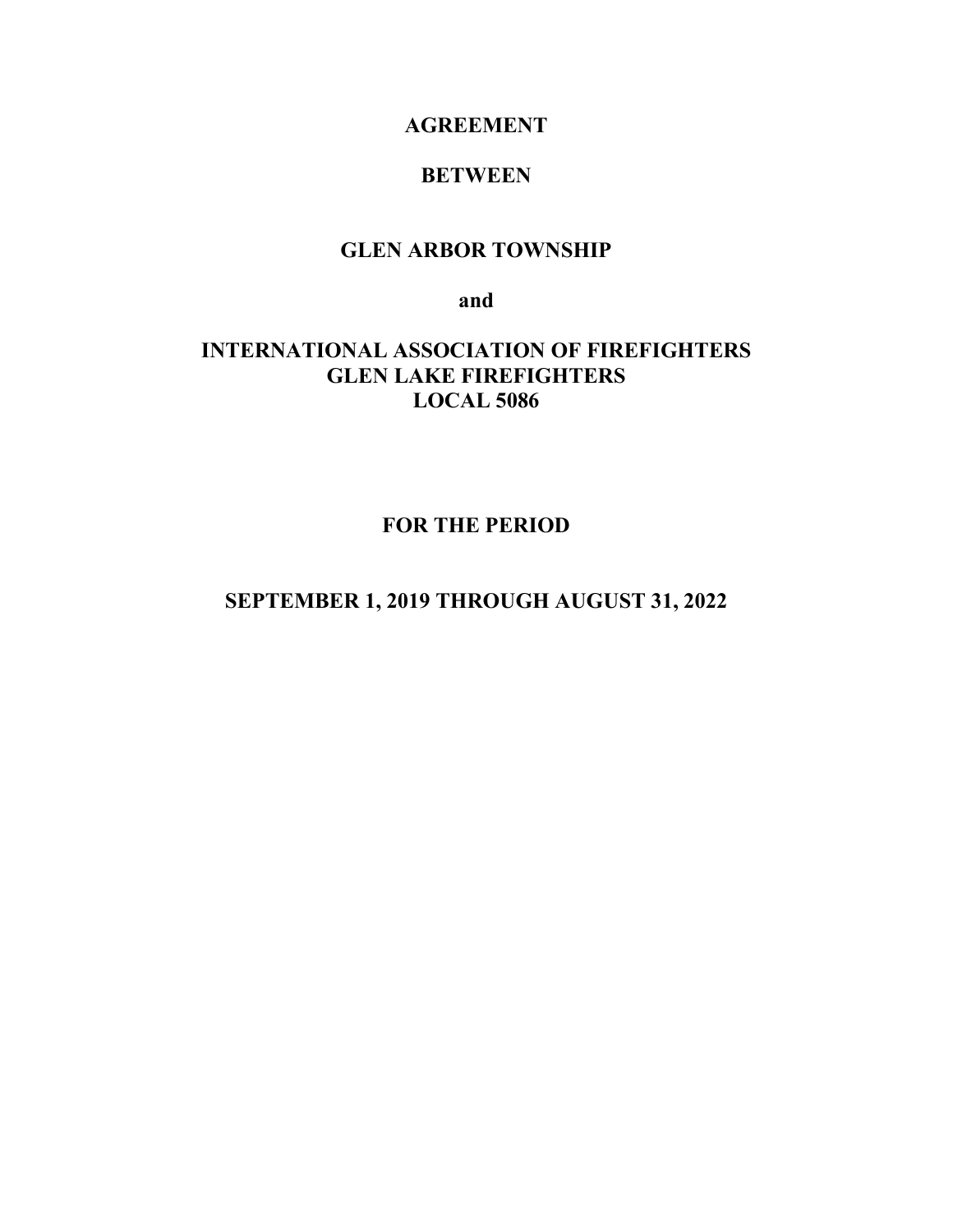# **TABLE OF CONTENTS**

| ARTICLE 23 SHORT TERM/LONG TERM DISABILITY INSURANCE 23 |  |
|---------------------------------------------------------|--|
|                                                         |  |
|                                                         |  |
|                                                         |  |
|                                                         |  |
|                                                         |  |
|                                                         |  |
|                                                         |  |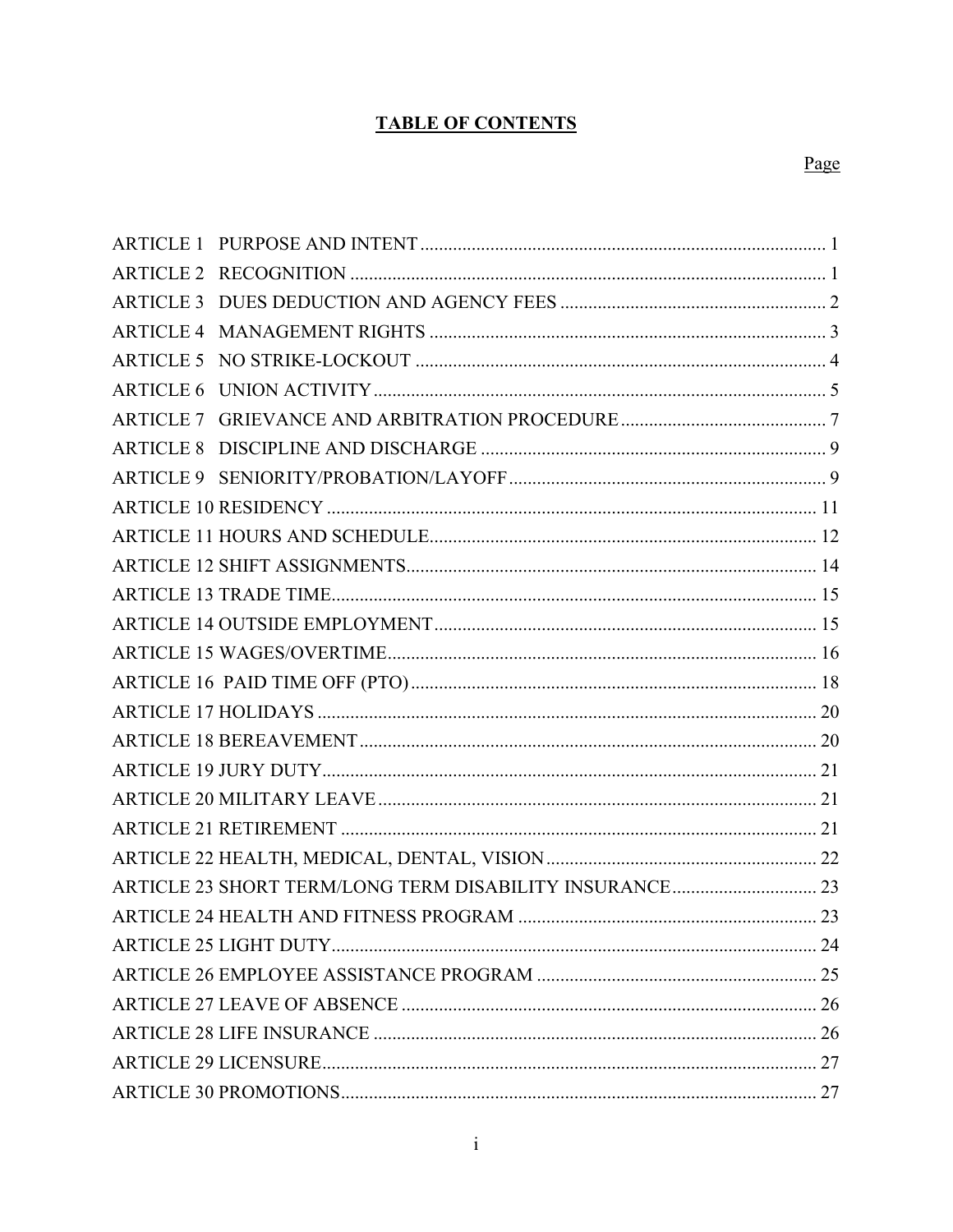| ARTICLE 36 BARGAINING DURING THE TERM OF THIS AGREEMENT  31 |  |
|-------------------------------------------------------------|--|
|                                                             |  |
|                                                             |  |
|                                                             |  |
|                                                             |  |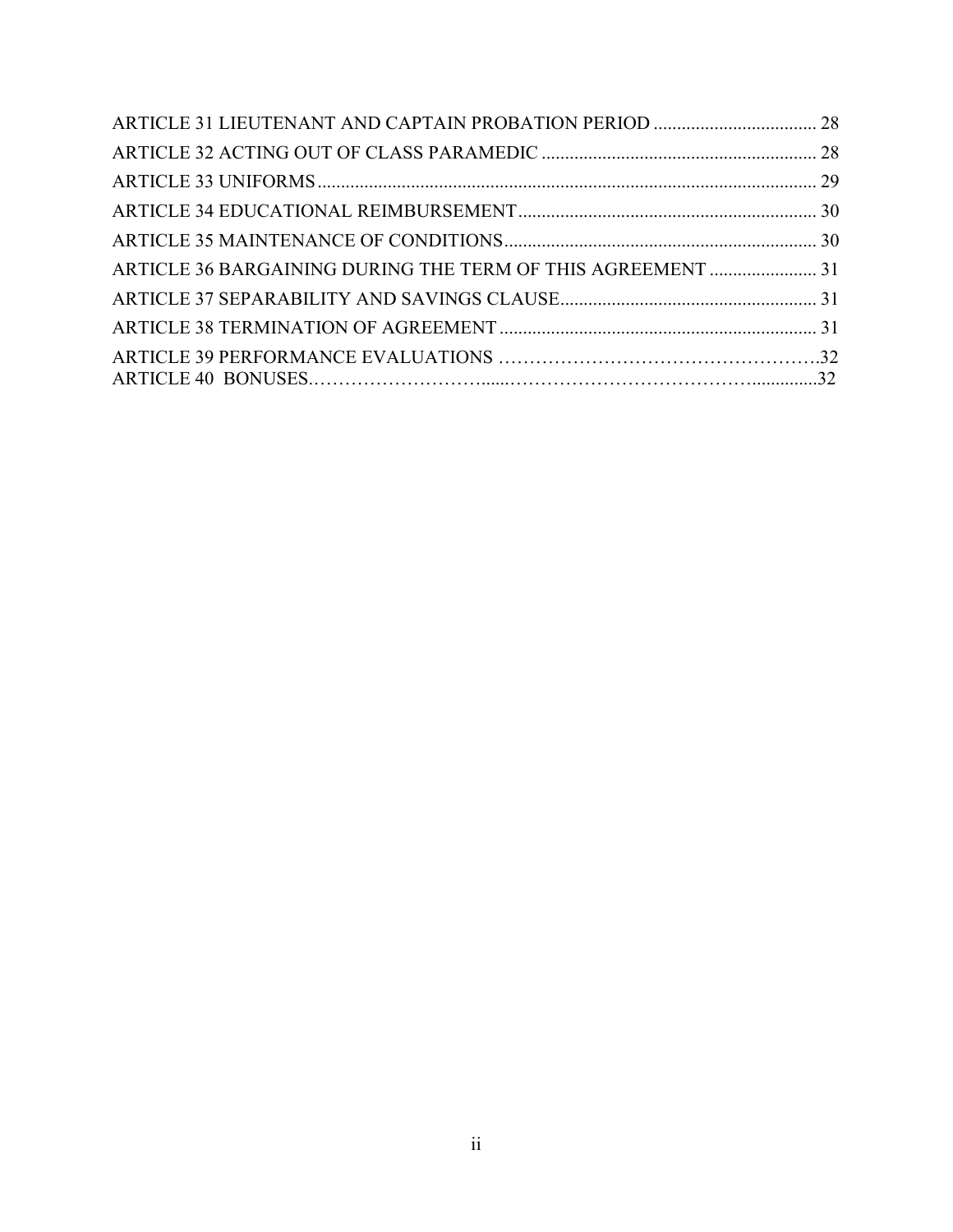#### **AGREEMENT**

This Agreement entered into effective September 1, 2019 by and between; Glen Arbor Township (hereinafter referred to as the "Township" or the "Employer") and the International Association of Firefighters Union L-5086, also known as the Glen Lake Firefighters Association (hereinafter referred to as the "Union").

### <span id="page-3-0"></span>**ARTICLE 1 PURPOSE AND INTENT**

The general purpose of this Agreement is to set forth terms and conditions of employment and to promote orderly and peaceful labor relations for the mutual interest of the Employer, the employees of the Glen Lake Fire Department and the Union.

The parties recognize the essential public service here involved and that the interest of the Community and the job security of the employees depend upon the Township's success in establishing and maintaining an essential public service vital to the health, safety and welfare of the citizens of Glen Arbor Township and its surrounding service areas.

The parties mutually recognize that the responsibility of both the employees and the Township to the public requires that any dispute arising between the employees and the Township be adjusted and settled in an orderly manner without interruption of said service to the public.

To these ends, the Township and Union encourage, to the fullest degree, friendly and cooperative relations between the respective representatives of all levels and among all employees.

The headings used in this Agreement and the exhibits neither add to, nor subtract from the meaning, but are for reference only.

Reference to the male gender shall apply equally to the female gender and vice versa.

# <span id="page-3-1"></span>**ARTICLE 2 RECOGNITION**

The Township recognizes the Union as the sole and exclusive representative of the employees of the Glen Lake Fire Department, for purposes of collective bargaining with respect to rates of pay, wages, hours of employment and other terms and conditions of employment, in the following bargaining unit for which they have been certified and in which the Union is recognized as the collective bargaining representative, subject to and in accordance with the provisions of the Michigan Employment Relations Act, Act 336 of the Public Acts of 1947, as amended:

Bargaining unit employees include all full-time employees of the Glen Lake Fire Department excluding the Fire Chief, Assistant Chief, Deputy Chief, executive assistant to the Fire Chief, and part-time employees.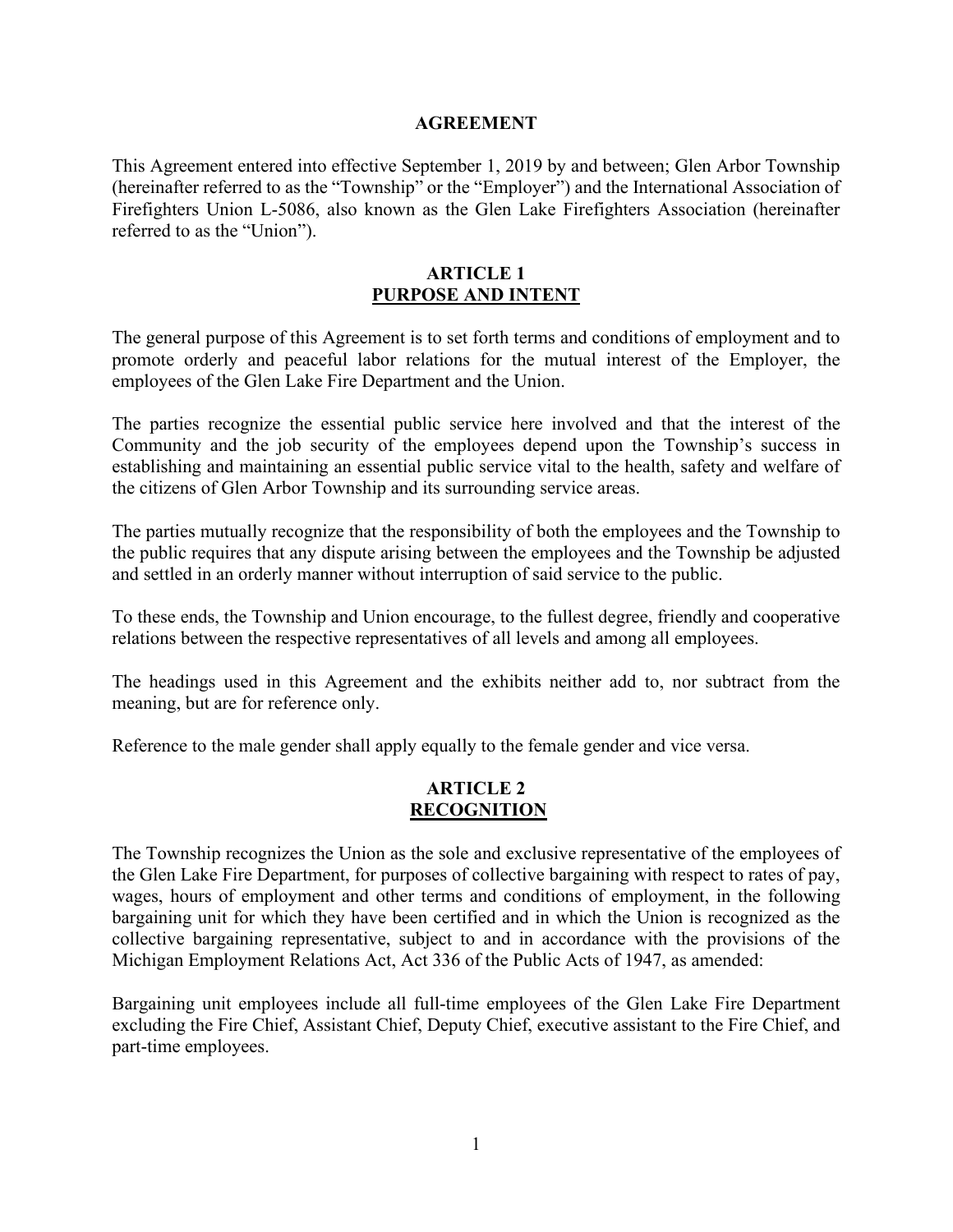# <span id="page-4-0"></span>**ARTICLE 3 DUES DEDUCTION AND AGENCY FEES**

# **Section 1. Union Membership – Service Fees.**

Due to the 2018 U. S. Supreme Court ruling in *Janus vs AFSCME District Council 31,* a member of the bargaining unit who does not wish to be a member of the Union shall not be responsible for paying to the Union a "service fee," a "fair share" fee, an "agency fee," or similar membership fee. Each member of the bargaining unit has the right to refuse membership in the Union, without stating any reason therefor, and the Union agrees that it shall not discriminate against any employee because of his/her refusal to become a member of the Union. If a member of the bargaining unit wishes to voluntarily pay into the Union a "service fee," a "fair share" fee, or "agency fee," the payment amount shall be that amount equal to the Union's regular initiation fee and a monthly service charge limited to an amount equal to the monthly dues and assessments uniformly applied to Union members solely as a contribution toward the administration of this agreement.

# **Section 2. Dues Deduction.**

During the period covered by this Agreement the Employer agrees to deduct, as dues, or service charge, from the pay of each employee from whom it receives an authorization to do so, the required amount for the payment of union dues, fees and assessments. Such sums accompanied by a list of employees who had authorized such deduction and from whom no deductions were made and the reasons, therefor, shall be forwarded to the Union office within thirty (30) days after such collections have been made.

The form of authorization for check off dues shall be as deemed appropriate by the Township and the Union.

The Township shall in no way be liable for uncollected fees or dues from employees not authorizing a payroll deduction for said fees or dues.

In the event a refund is due any employee for any sums deducted from wages and paid the Union, it shall be the responsibility of such employee to obtain appropriate refund from the Union.

The Union agrees to indemnify and hold the Township harmless from and against any and all claims, suits and other forms of liability that may arise out of or by reason of action taken in reliance upon such individual authorization cards or by reason of the Township's compliance with the provisions of this Article. In the event any action or claims are commenced against the Employer to recover such sums deducted under this Article, the Union shall reimburse the Employer for any amounts deducted from any employee's pay and paid to the Union by the Employer that the Employer is subsequently required to repay to the employee.

The Union will notify the employee in writing of any changes of dues or service fees thirty (30) days prior to the effective date of such changes.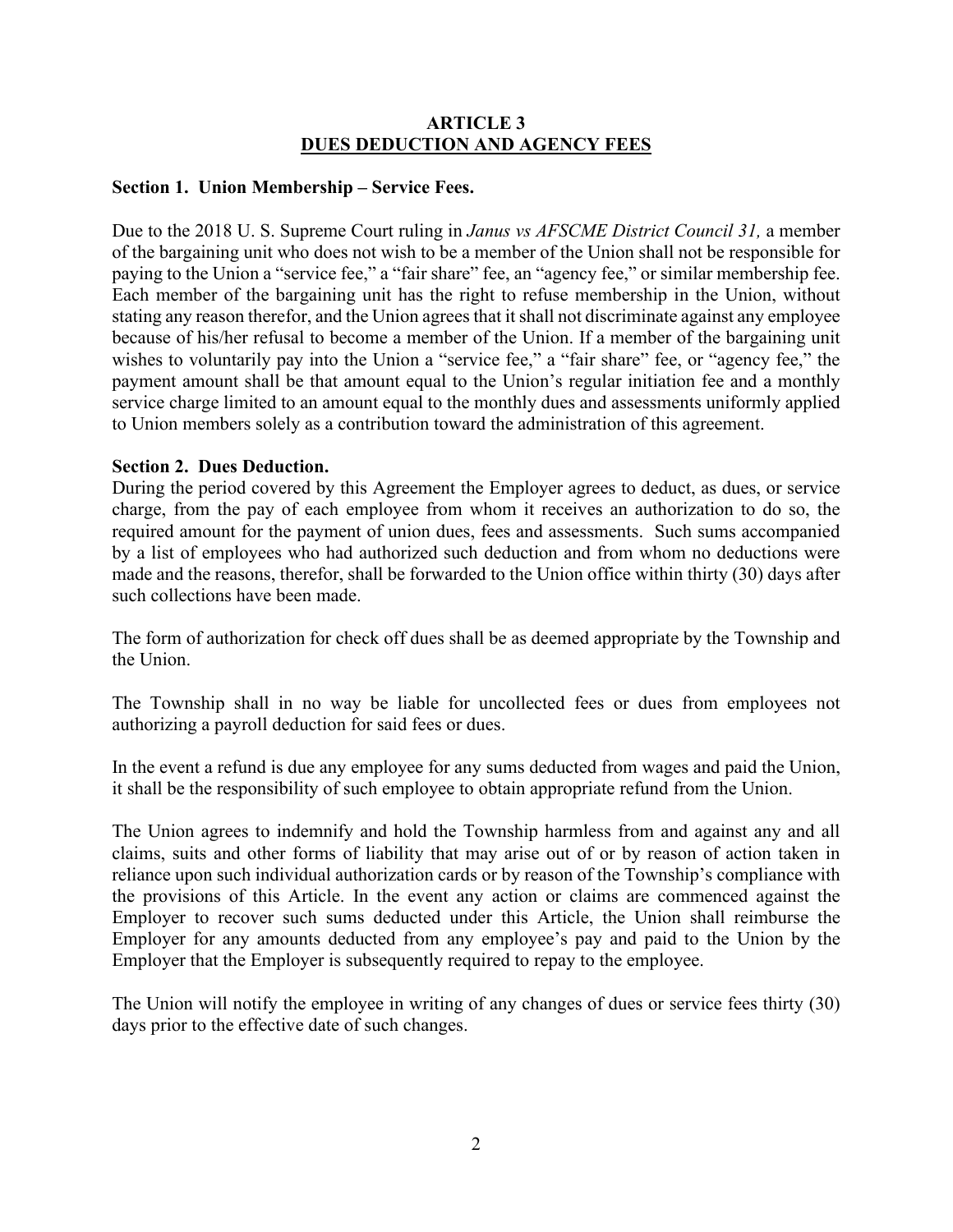# <span id="page-5-0"></span>**ARTICLE 4 MANAGEMENT RIGHTS**

### **Section 1.**

The Union understands and agrees that the Employer possesses and may exercise all of its rights, powers, privileges and authority that it had prior to the execution of this Agreement and that nothing in this Agreement shall be construed or implied to limit the Employer in any way in the exercise of any such rights, powers, privileges or authority except to the specific and exact extent relinquished, modified or limited by specific provisions of this contract herein.

It shall be the chief responsibility of the Employer to operate the Glen Lake Fire Department in the most efficient manner and to ensure the best possible service to the citizens of Glen Arbor Township and its surrounding service areas. When exercising this responsibility, the Employer shall exercise it with its sole discretion, without interference or restraint unless specifically abrogated or limited by the provisions of this contract.

Certain decisions must remain exclusively those of the Employer. To that end, unless otherwise specifically and expressly provided, the Employer retains the sole and exclusive right to manage and operate the Glen Lake Fire Department in all of its operations, activities and services. Among the rights of management, included only by way of illustration and not by way of limitation, is the right to determine all matters pertaining to the services to be furnished and the methods, procedures, means, equipment and machines required to provide such services; to establish classifications of work and the number of personnel required; to determine the nature and the number of facilities and departments to be operated and their location; to direct and control operations; to maintain order and efficiency; to continue and maintain its operations as in the past; to study and use improved methods and equipment; and, in all respects, carry out the ordinary and customary function of management, provided, however, that these rights shall not be exercised in violation of any specific provisions of this Agreement.

Except as otherwise specifically and expressly provided in this Agreement, the Employer shall have the right to hire, promote, demote, assign, transfer, suspend, discipline, discharge, layoff and recall personnel; to establish skill; to determine workloads; to determine the amount of overtime to be worked; to establish and change work schedules; to provide and assign relief personnel; to establish and require employees to observe rules and regulations and to establish penalties for violations of rules and regulations; to make evaluations as to skill and ability; and to determine work priorities and to otherwise manage the services of the Employer Glen Lake Fire Department for the benefit of its citizens in conformance with the terms of this Agreement.

#### **Section 2.**

The Union hereby agrees that the functions and prerogatives of the Employer which have not been expressly modified or restricted by specific provisions of this Agreement are retained and vested exclusively within the sole power and discretion of the Employer.

#### **Section 3.**

The Fire Chief may occasionally perform work which would otherwise be performed by a member of the bargaining unit.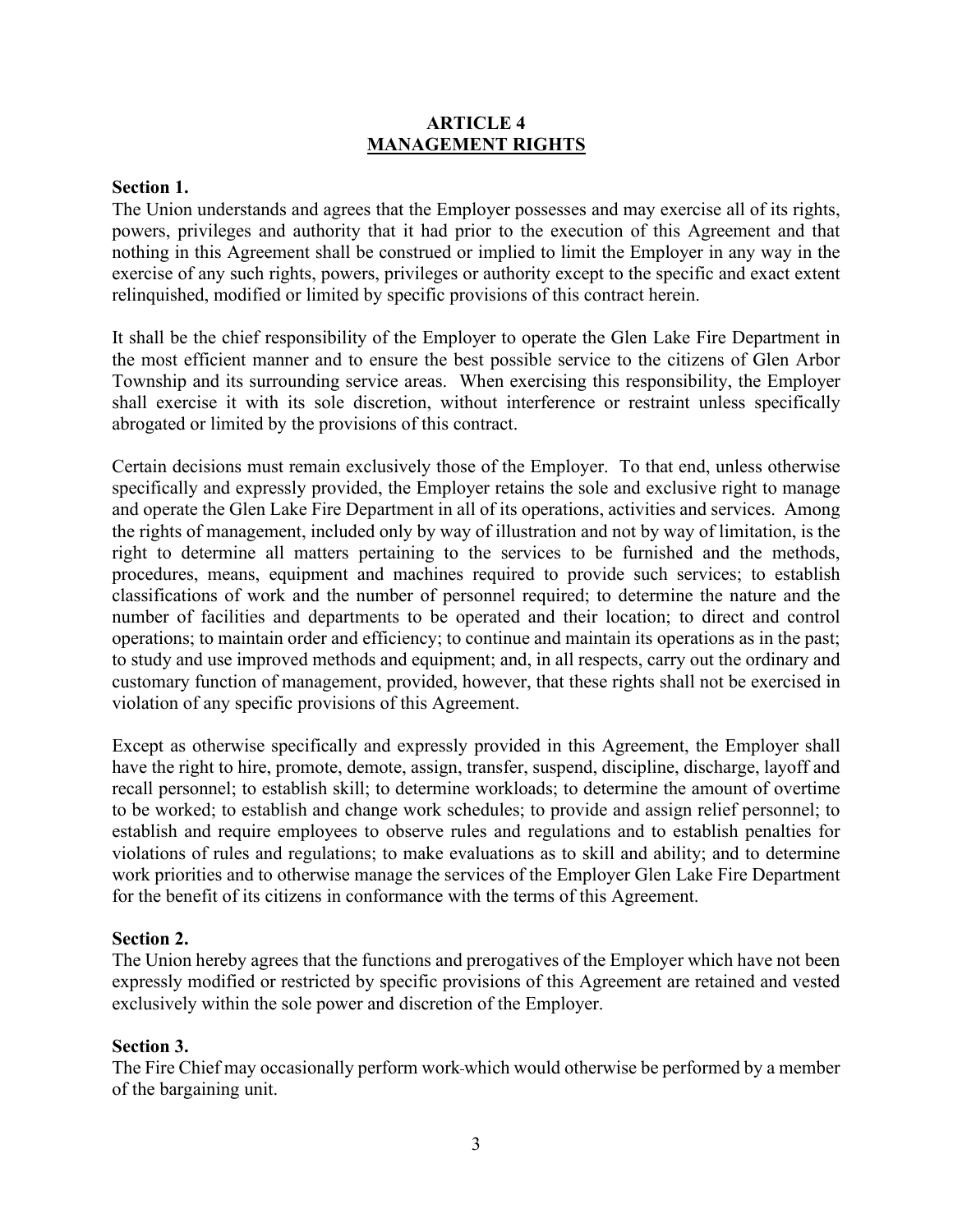### **Section 4. Subcontracting.**

The Union recognizes that the Employer has the right to contract or subcontract its services.

### **Section 5. Employer's Right to Integrate Services.**

The Employer retains the right, in its sole discretion, to decide to enter into integration of emergency services. The Employer will notify the Union in advance of entering into such integration. The Union agrees to participate in discussion and to bargain about the effects of such integration on bargaining unit personnel. This shall not constitute a contract reopener or waiver by the Union of any bargaining rights.

# **Section 6.**

The Employer may hire part-time employees to perform bargaining unit work.

# <span id="page-6-0"></span>**ARTICLE 5 NO STRIKE-LOCKOUT**

### **Section 1.**

The Employer shall not lockout employees during the term of this Agreement.

### **Section 2.**

The parties to this Agreement mutually recognize and agree that the services performed by employees covered by this Agreement are services essential to the public health, safety and welfare. Accordingly, for the duration of this Agreement, there shall be no strikes, sit downs, slow downs, stoppages of work, sympathy strike or any other acts of any nature that tend to interfere with the operation of the Glen Lake Fire Department, nor picketing of any nature. The Union agrees that during the life of this Agreement neither it nor its officers, representatives, stewards or members will for any reason, directly or indirectly, call, sanction, encourage, support or engage in any strike, work stoppage, slow down or any of the other foregoing activities.

In the event of a strike, work stoppage, slow down or any of the other foregoing activities, the Union and Employer shall instruct the involved employees in writing that their conduct is in violation of this Agreement and that they may be disciplined up to and including discharge at the discretion of the Township, and the Union shall instruct all such persons to immediately cease such conduct.

The employees and the Union further agree that they shall not use the services of outside persons to perform any of the foregoing activities.

The Employer shall have the right to discharge or otherwise discipline any employee who is responsible for, who shall participate in, or who shall give leadership to any activity herein proscribed. Any employee in violation of this Article shall have no recourse through the grievance or arbitration procedures and the Union agrees it will not represent members who violate this Article.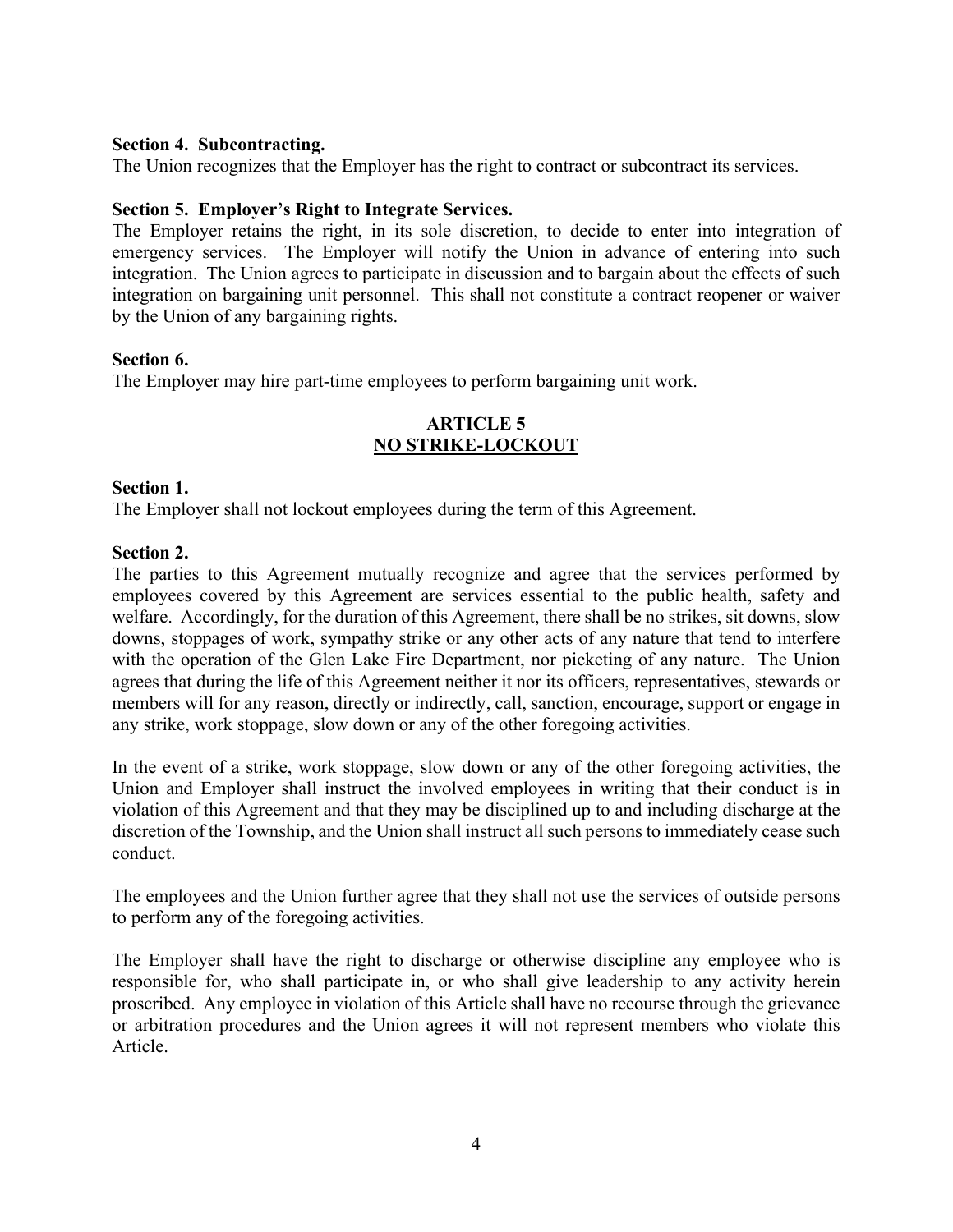# <span id="page-7-0"></span>**ARTICLE 6 UNION ACTIVITY**

# **Section 1.**

The Employer agrees that there should be no discrimination against any employee because of his/her membership in the Union or because of his/her acting as an officer or in any other capacity on behalf of the Union.

### **Section 2.**

The Union may be permitted to schedule meetings on the Employer's property with the prior approval of the Fire Chief, provided that such meetings are not disruptive of the duties of any Township employee or the efficient operation of any Township department. Sufficient notice of such meetings must be given to the Fire Chief or his designated representative. The Fire Chief or his designated representative shall have the sole discretion to approve or deny the request and to designate the location of the meeting.

### **Section 3.**

The Employer agrees to recognize a collective bargaining committee composed of not more than three (3) employee members chosen by the Union membership. The function of the committee shall be to meet with representatives of the Employer for purposes of collective bargaining convened in accordance with this Agreement. The Employer will also recognize an outside Union business agent, elected Union official or Union service representative in addition to Union counsel. The outside Union representative or his designee shall be the chairman and spokesman of such negotiation committee. The Fire Chief, in his sole discretion, may permit up to one Union representative to attend negotiations while on duty.

#### **Section 4.**

The Employer recognizes the right of the Union to elect a steward and alternate steward. Stewards shall be full-time employees working in the bargaining unit. The Union shall notify the Fire Chief in writing of the names and titles of its representatives. No representative will be recognized or permitted to act as such until the Fire Chief is advised in writing that the person has become a representative.

After obtaining approval of the Fire Chief, and recording his time, the steward (and in his absence, the alternate steward) will be permitted to leave his work during working hours, without loss of pay, for the purpose of presenting grievances to the Employer in accordance with the terms of the grievance procedure. The privilege of the steward (or in his absence, the alternate steward) to leave his work during working hours, without loss of pay, is subject to the understanding that the time will be devoted to the proper handling of grievances and will not be abused, and that he will continue to work at his assigned job at all times except when permitted to leave his work for the purpose of handling grievances. The steward (or alternate steward) will report his time to the Fire Chief upon returning from the grievance discussion. The steward (or alternate steward) shall not be paid beyond his normal scheduled hours and shall receive no overtime or compensatory time for such activities.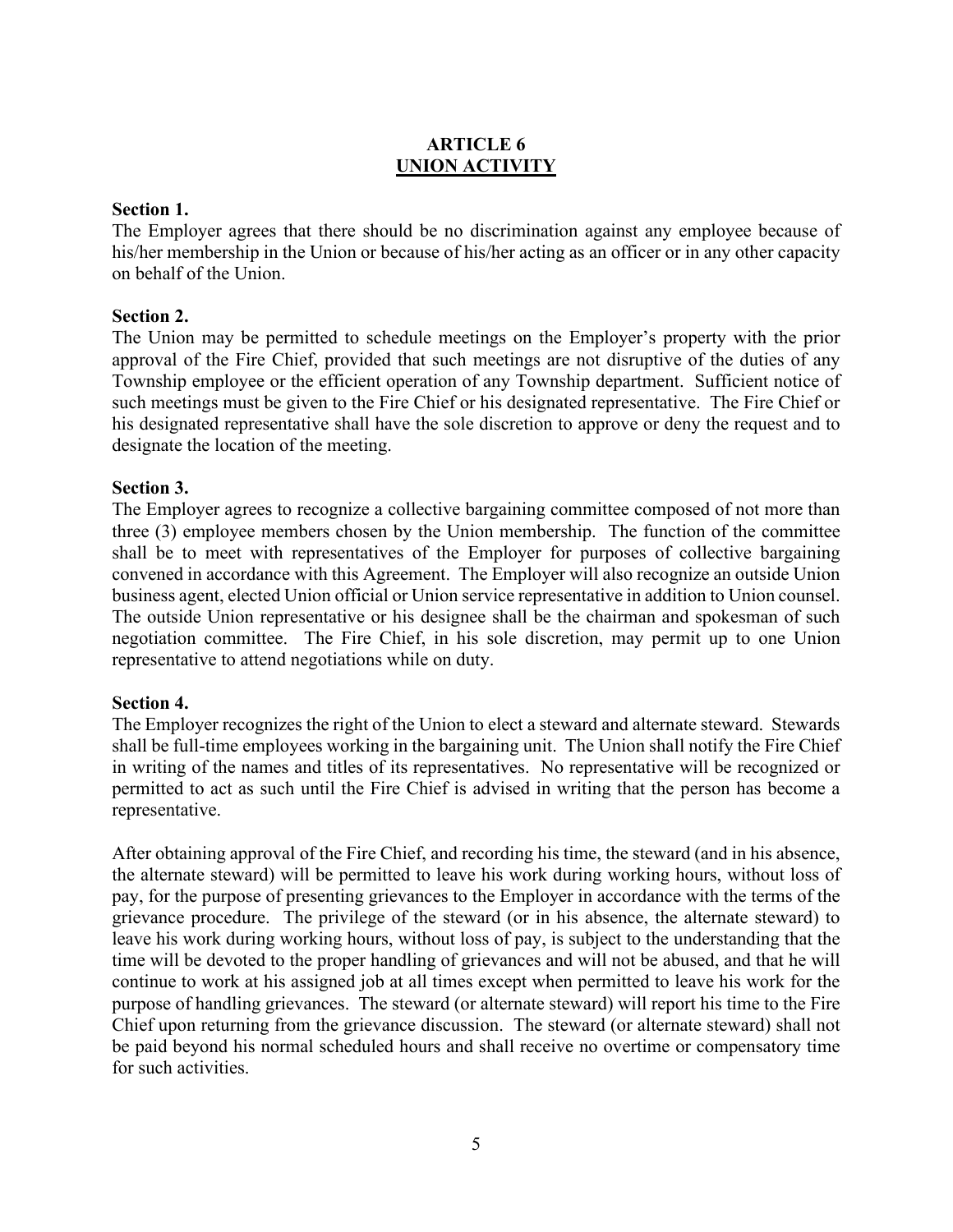# **Section 5.**

The Employer will allow the hanging of the Union Charter within the lobby of Glen Lake Station #1 with no discrimination held against the Union or its members. The Employer will provide space for a Union bulletin board in both Fire Stations. The bulletin board shall be used only for the following types of notices:

- 1. Recreational and social events of the Union;
- 2. Union meetings;
- 3. Union elections;
- 4. Reports of Union committees;
- 5. Rulings or policies of the Union.
- 6. Other items as approved by the Fire Chief.

The policing of the Union bulletin board is the obligation of the Union. Any material posted on the bulletin board and authorized by the Union to be posted which contains anything political, or in poor taste, or anything reflecting upon the Employer, any of its employees, or any labor organizations among its employees, or any advertising, shall be in violation of this Article and shall entitle the Employer to require the Union to remove such material. The Union shall designate one member to police the bulletin board and post Union materials. The name of the member shall be provided to the Fire Chief in writing. Posting of Union material may be permitted during working hours provided there is no abuse of time or disruption of operations.

# **Section 6.**

# **Union Leave for Conferences or Conventions.**

Reasonable time off, without discrimination or loss of seniority rights, and without pay will be granted to one employee designated by the Union to attend a labor convention, serve in any capacity on other official Union business, provided seventy-two (72) hours written notice is given to the Employer by the Union, specifying length of time off for Union activities. The designated employee may use paid time off to attend such meetings. Due consideration shall be given to the number of employees affected in order that there shall be no disruption of the Employer's operations due to lack of available employees. It is further understood that time off granted shall not generate any overtime or compensatory time within the Fire Department.

#### **Section 7.**

# **Union Access to Employer Premises.**

Authorized representatives of the Union shall be permitted to visit the operation of the Employer during working hours to talk with the stewards of the Local Union and/or representatives of the Employer concerning matters covered by this Agreement providing that contact is first made with the Fire Chief and that the visit does not interfere with the progress of the work force.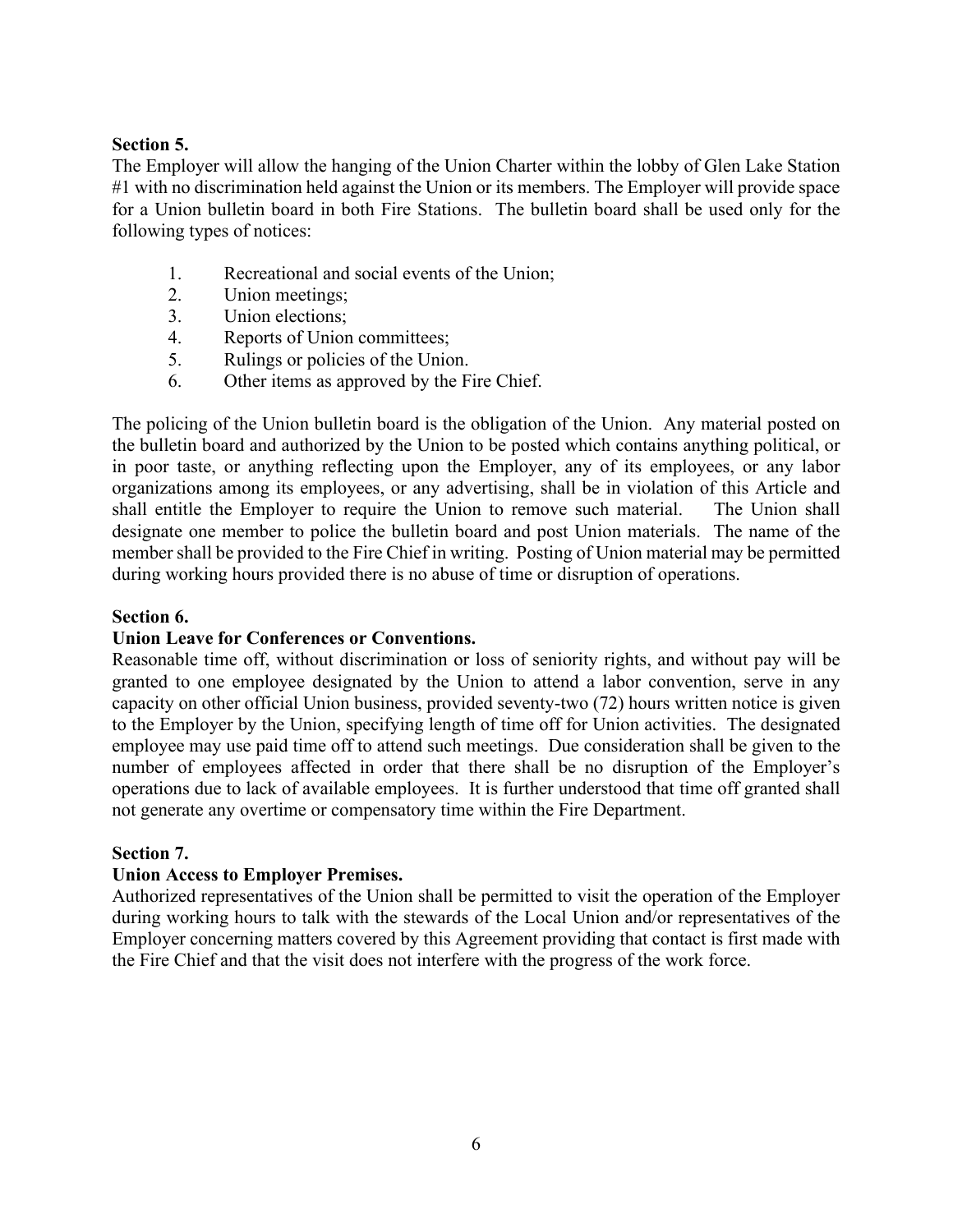# <span id="page-9-0"></span>**ARTICLE 7 GRIEVANCE AND ARBITRATION PROCEDURE**

#### **Section 1.**

It is the intent of the parties to this Agreement that the procedures hereby established shall serve as the sole means for the prompt disposition and amicable settlement of any grievances that arise between them. Both parties agree that all grievances should be dealt with promptly, and every effort should be made to settle grievances at the earliest level possible.

### **Section 2.**

A "grievance" is defined as a complaint by an employee or the Union and shall be limited to matters of interpretation or application of the express provisions of this Agreement. The grievance shall state what contract provision or provisions have been violated and the requested remedy. The parties agree that each step of the following grievance procedure must be adhered to as set forth herein:

### Step 1 – Verbal Discussion.

An employee having a grievance, after first discussing the matter with the steward, shall, within five (5) days after the act or incident complained of, present his grievance verbally to the Fire Chief. The steward shall be present to present the grievance at this step if so requested by the employee.

# Step 2 – Written Grievance.

If the employee and Fire Chief are unable to adjust the grievance, it shall be reduced to writing, setting forth the facts necessary to an understanding of the issues involved, and the portion(s) of this Agreement allegedly involved, signed by the grievant, and submitted by the steward to the Fire Chief for resolution. Any grievance not signed by the grievant submitted and received by the Fire Chief within five (5) days after its occurrence shall be deemed to have been waived and considered automatically closed. The grievance shall be discussed between the steward and the Fire Chief or his designee. The Fire Chief or his designee shall give his written decision within five (5) days of receipt of the written grievance. Grievances not answered within the prescribed time limit shall be moved to the next step of the grievance procedure.

# Step 3. – Township Supervisor.

If the grievance is not satisfactorily settled by written disposition at Step 2, it shall be presented to the Township Supervisor within three (3) days of receipt of the written disposition at Step 2 or upon expiration of the aforementioned five (5) days. The Township Supervisor or his designee shall provide a written disposition of the grievance to the steward not less than ten (10) days after the date on which the Township Supervisor received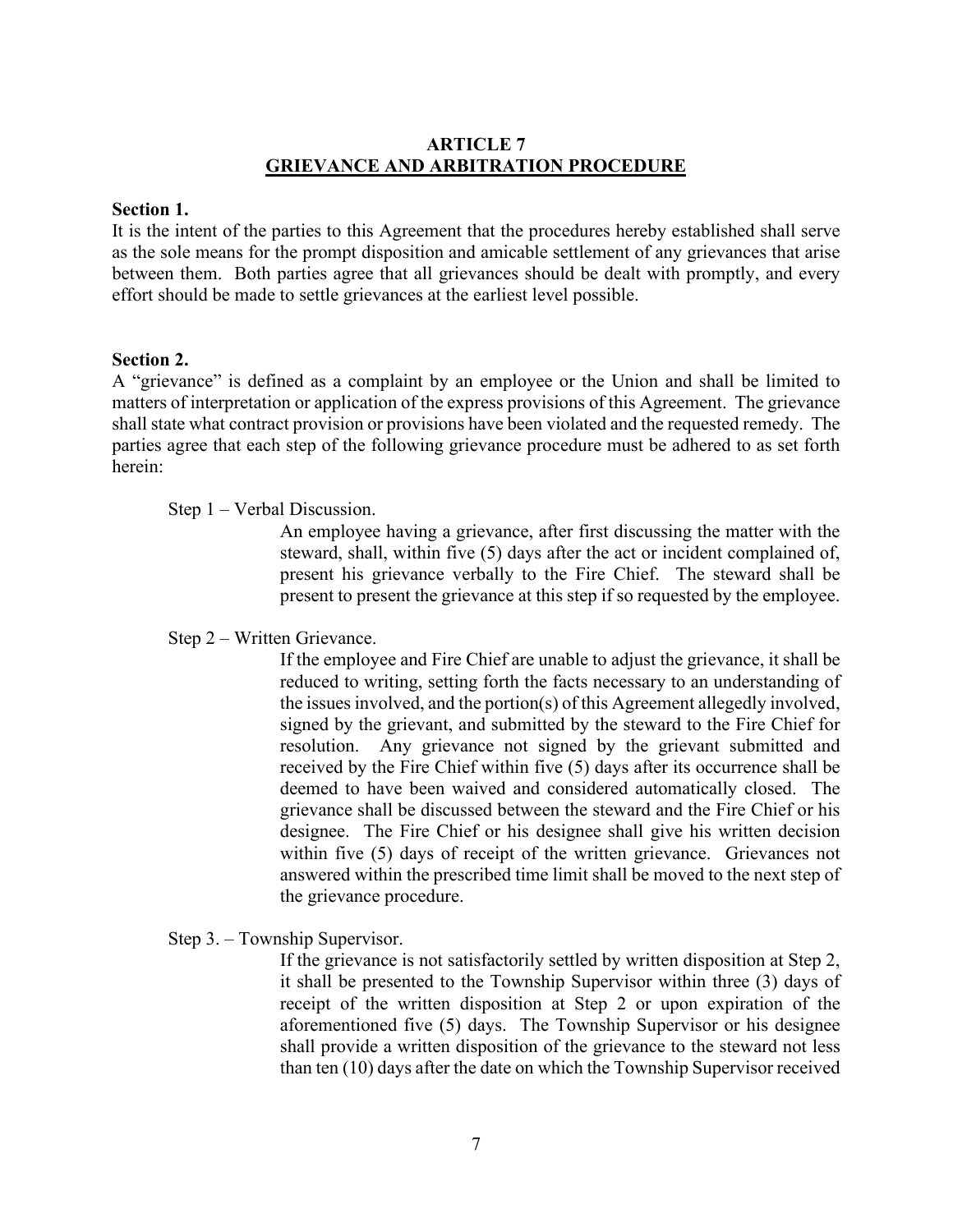the written grievance. Grievances not answered within the prescribed time limit shall be moved to the next step of the grievance procedure.

Step 4. – Arbitration.

In the event the grievance is not satisfactorily settled in Step 4 the Union may invoke arbitration of the issue in accordance with the following procedure.

(i) Selection of Arbitrator.

Within ten (10) days of receipt of disposition of Step 4 or upon expiration of the aforementioned ten (10) days, the Union shall provide a written notice of intent to file for arbitration to the Township Supervisor. The arbitrator shall be selected in a manner determined by both parties to this Agreement within thirty (30) days. Should the parties fail to agree upon an impartial arbitrator a request for a list of arbitrators will be made within ten (10) days to the MERC arbitration process or FMCS. The compensation and expenses of the arbitrator shall be shared equally by the Employer and the Union.

(ii) Arbitrator's Powers.

Arbitrator's powers shall be limited to the application and interpretation of this Agreement as written. The Arbitrator shall, at all times, be governed by the terms of this Agreement, and he or she shall have no power or authority to amend, alter or modify this Agreement in any respect. The arbitrator shall have no power to establish wage schedules or rates or to change any rate unless expressly provided for in this Agreement. Rates for new jobs and new job classifications shall not be subject to arbitration. The arbitrator recognizes that this Agreement shall, at all times, be interpreted and construed so as to effectively protect management's rights and the welfare, safety, and protection of the general public.

Any award of the arbitrator shall not be retroactive prior to the time that the grievance was first submitted in writing. No claim for back wages shall exceed the amount of wages the employee would otherwise earn at his regular rate less any unemployment compensation and/or any compensation received subsequent to removal from payroll.

The decision of the arbitrator shall be final and binding upon the Township, Union, the employees and the grievant. Expenses of the arbitrator shall be shared equally by the Township and the Union, except, however, that each party shall be responsible for compensating its own representatives and witnesses.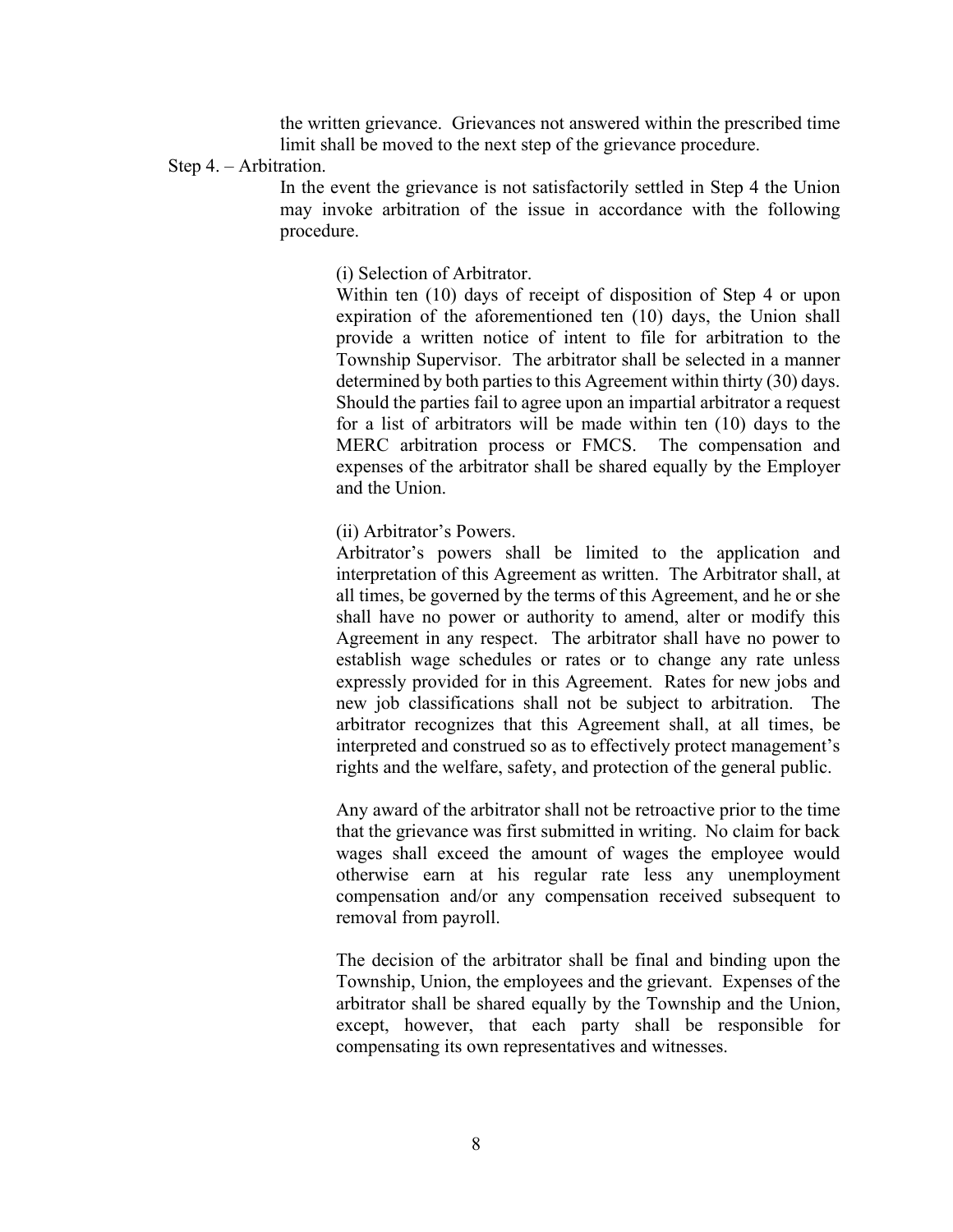### **Section 3.**

Any settlement arrived at by the Township, and the Union is binding upon the Township, Union, the employees and the grievant.

### **Section 4.**

Any grievance not appealed to the next step in the grievance procedure within the time period prescribed herein shall be considered settled on the basis of the last answer and not subject to further review. The time limits herein may be extended by mutual agreement. Such agreement must be in writing and signed by the designated representative of the Township and of the Union.

### **Section 5.**

No claim for back wages shall exceed the amount of wages the employee would otherwise have earned at his regular rate less any unemployment compensation or compensation for personal services that the employee may have recovered.

# <span id="page-11-0"></span>**ARTICLE 8 DISCIPLINE AND DISCHARGE**

No employee shall be disciplined or discharged without just cause. The nature of the discipline administered will be determined by the Employer based upon the circumstances and may result in any form of disciplinary action up through and including discharge from employment. Disciplinary action or measures may include, but are not limited to the following:

Oral reprimand; Written reprimand; Suspension; Demotion; Discharge.

In the event an employee is discharged, the Union may elect to bypass Steps 1, 2 and 3 of the grievance procedure by filing a grievance and serving a written request within three (3) days after the discharge is effective on the Township Supervisor, and the discharge grievance shall thereafter be processed starting with Step 3 of the grievance procedure.

The Township shall not consider any previous record of disciplinary action if there has been no such action within three (3) years prior to the present complaint.

# <span id="page-11-1"></span>**ARTICLE 9 SENIORITY/PROBATION/LAYOFF**

#### **Section 1.**

Seniority is defined as the employee's record of employment since his last date of hire with the Glen Arbor/North Flight Fire Department in a full-time permanent position. Seniority shall be determined first by the employee's rank or classification, second by the date of rank or classification, and finally by the employee's last date of hire in a full-time permanent position in the Glen Lake Fire Department. No time shall be deducted from an employee's seniority due to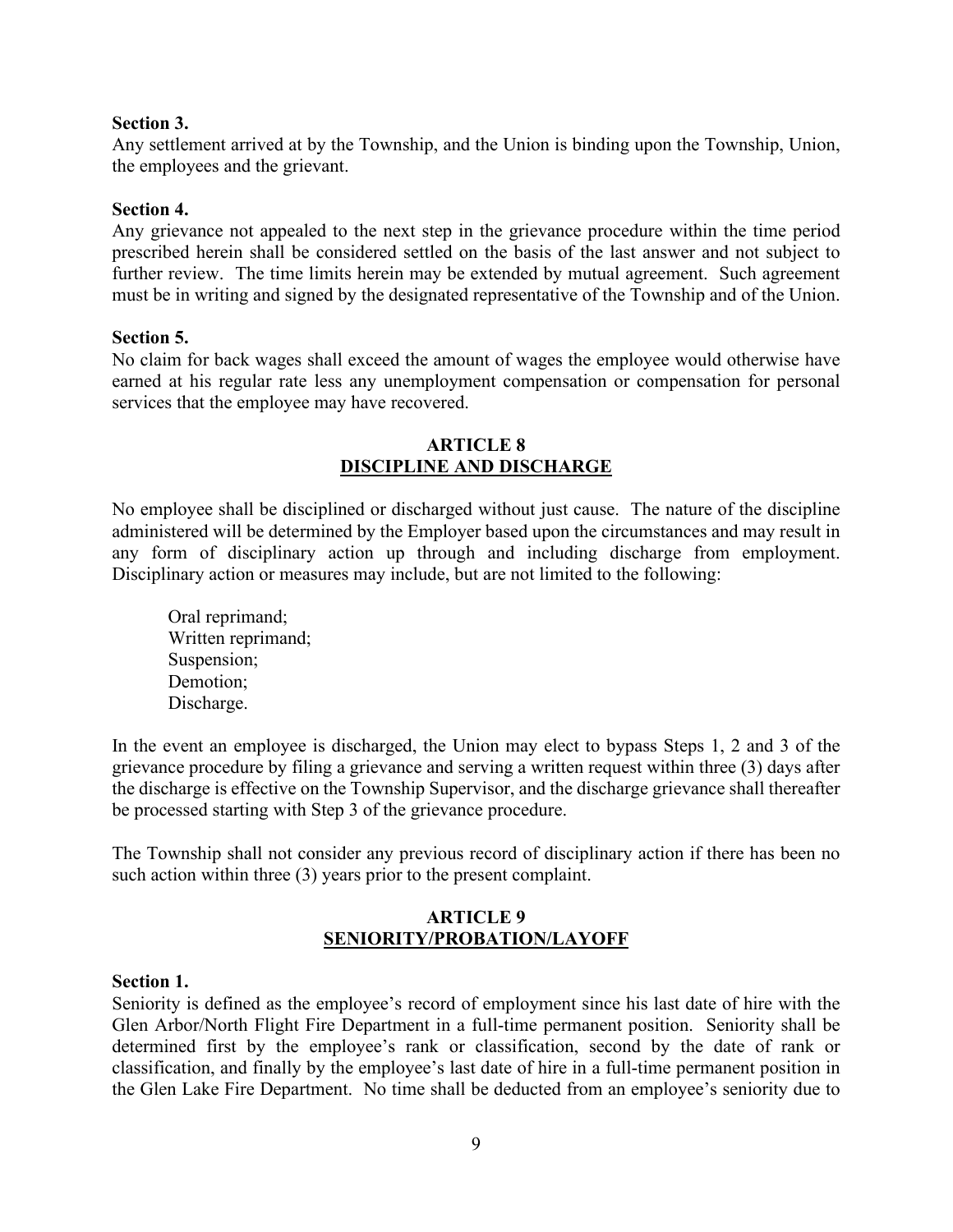absences occasioned by authorized leaves of absence, vacations, work related sick or accident leaves or layoff, except as hereinafter provided.

# **Section 2.**

All new full-time employees shall be probationary employees during the first twelve (12) months of their employment. The probationary period may be extended up to six (6) months at the discretion of the Fire Chief without recourse to the grievance procedure. During the probationary period, the new employee shall have no seniority status and may be laid off, transferred, assigned or disciplined, up to and including discharge, at the sole discretion of the Employer without recourse to the grievance procedure. Only on-the-job time shall be counted toward an employee's probationary period.

At the conclusion of the probationary period, the employee's name shall be added to the seniority list as of his/her last date of hire. All benefits afforded herein shall be applied after ninety (90) days from hire date and are subject to pro rata application where indicated.

Part-time employees shall not acquire seniority or be entitled to any benefits under this collective bargaining agreement. Part-time employees shall not be credited for seniority purposes or for purposes of computing their probationary period if they become full-time employees.

# **Section 3. Loss of Seniority.**

An employee shall lose his seniority for the following reasons:

- (a) If he quits or retires;
- (b) The employee is discharged, and the discharge is not reversed through the grievance procedure;
- (c) If he is absent without notice or excuse acceptable to the Employer for three (3) or more consecutive working days;
- (d) The employee does not return to work when recalled from layoff as set forth in the recall procedure. In proper cases, exceptions may be made by the Employer at its sole discretion;
- (e) If the employee is laid off for a period in excess of twelve  $(12)$  months, or the length of seniority, whichever is less;
- (f) Separation upon permanent, partial or total disability;
- (g) If the employee is convicted of a felony, theft or high misdemeanor;
- (h) If the employee fraudulently enters information on his application for employment or any official report;
- (i) The employee engages in employment prohibited by this Agreement or Glen Lake Fire Department Employee Handbook;
- (j) If the Employer's insurance carrier refuses vehicle insurance coverage for the employee or causes the Employer's premium to be raised to a higher risk classification as a result of the employee's driving record. Extenuating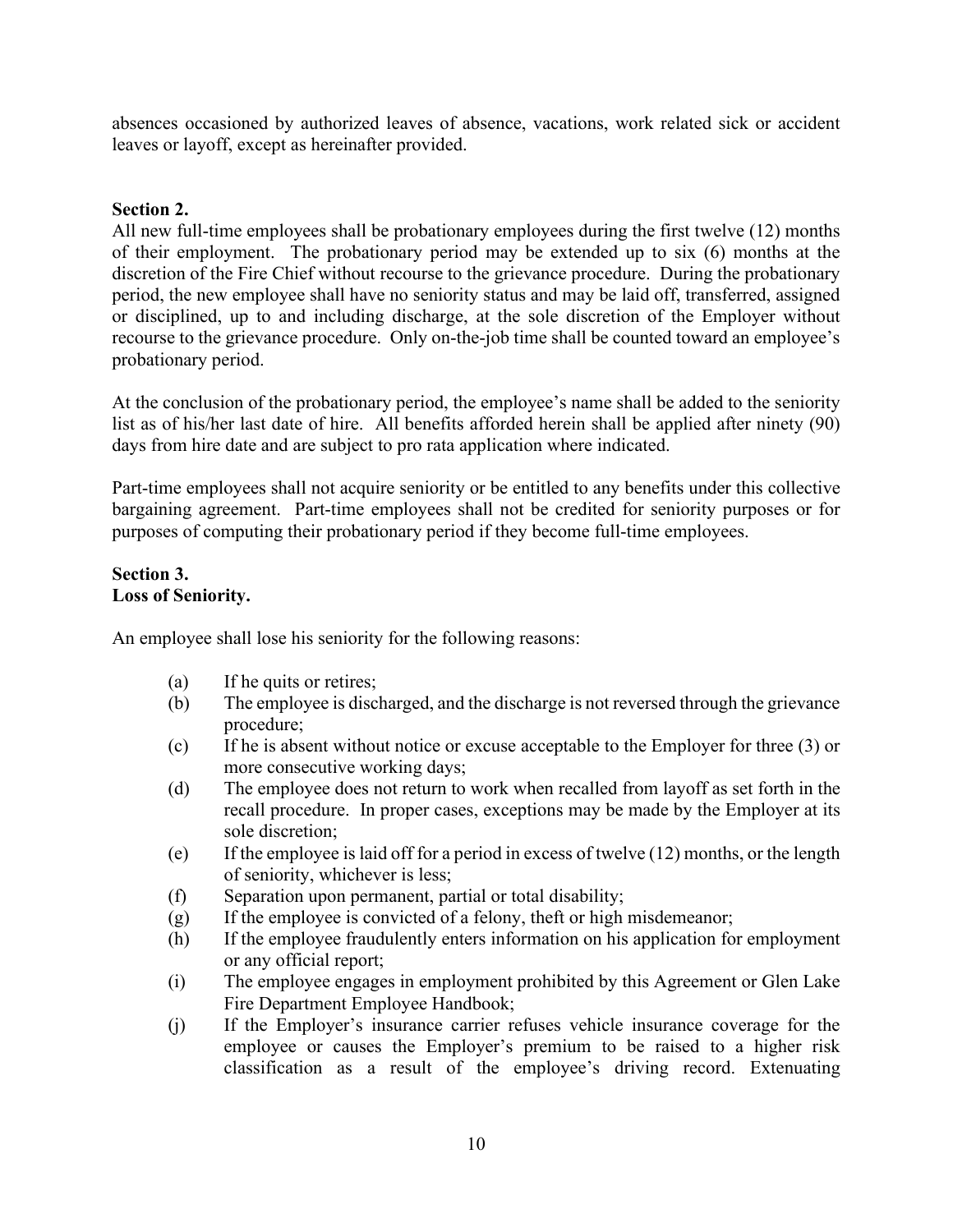circumstances may be considered by the Employer without establishing a binding practice.

- (k) If the employee gives a fraudulent reason when requesting a leave of absence;
- (l) Failure to return to work within twenty-four (24) months after the date of a duty connected injury or within twelve (12) months after a non-duty connected illness or disability. Extenuating circumstances may be considered by the Employer at its sole discretion without establishing a binding practice.

### **Section 4.**

The Employer shall maintain an up to date seniority list showing the names, job titles and date of hire of all employees of the Fire Department entitled to seniority. Up to date copies will be provided to the Union upon request. The seniority list may be posted on the Union bulletin board.

### **Section 5.**

### **Layoff and Recall.**

Layoff means a reduction in the working force. The Employer shall have the sole discretion in determining the number to be laid off and the classifications to be affected. Probationary full-time employees shall be laid off first. Thereafter, employees shall be laid off in accordance with their seniority in the rank and classification affected. A laid off employee shall be permitted to bump into a lower classification provided he has the requisite seniority, skill and qualifications to perform the job. When the working force is increased after a layoff, employees will be recalled according to seniority and qualifications. If an employee is laid off it will be his responsibility to register with the Employer his phone number, address and any change of address.

Employees may be recalled by phone; if the employee is not reached by phone, the Employer shall notify the employee by certified mail and shall also advise the Union steward of such recall. The employee shall notify the Employer of his intent to return to work within twenty-four (24) hours of receipt of notice. If the laid off employee has another job or has made verifiable arrangements that prevent the immediate return to work, then the employee must report for work within five (5) calendar days. If a certified letter is returned to the Employer, the Employer shall have no further responsibility under this section. Employees failing to report to work within five (5) calendar days shall be considered a quit and he or she shall lose all seniority rights under this Agreement. Extension may be granted by the Employer in its sole discretion in proper cases.

### <span id="page-13-0"></span>**ARTICLE 10 RESIDENCY**

#### **Section 1.**

All members of the bargaining unit shall, as a condition of employment, reside within a 60-mile radius of Glen Lake Fire Station #1 or #2. Any current employee who resides outside the specified radius prior to the ratification of this agreement shall be permitted to remain outside said radius until said employee moves from his/her present residence.

New hires shall have six (6) months from successful completion of their probationary period to attain such residency.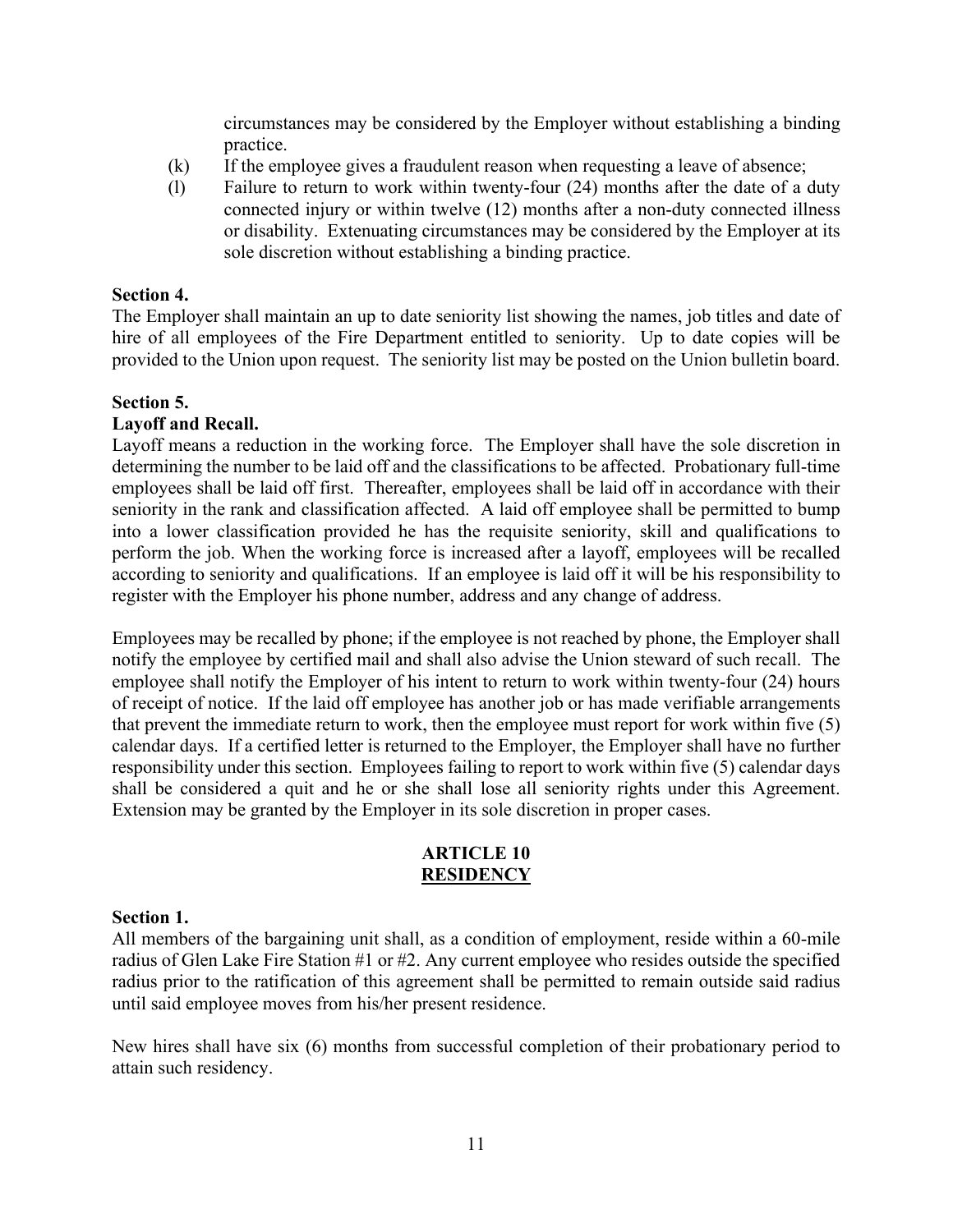# **Section 2.**

# **Change of Address.**

Any change of address, phone numbers, emails, etc. shall be reported to the Fire Chief within seven (7) days.

# <span id="page-14-0"></span>**ARTICLE 11 HOURS AND SCHEDULE**

Schedule rotation shall be as follows:

(A) Week 1: Sunday (Off), **Monday (On)**, Tuesday (Off), **Wednesday (On)**, Thursday (Off), **Friday (On)**, Saturday (Off).

Week 2: **Sunday (On)**, Monday (Off), Tuesday (Off), Wednesday (Off), Thursday (Off), Friday (Off), **Saturday (On)**.

Week 3: Sunday (Off), Monday (Off), **Tuesday (On)**, Wednesday (Off), **Thursday (On)**, Friday (Off), Saturday (Off).

After the end of Week 3, the rotation begins back at Week 1. The schedule repeats every three weeks.

(B) Voluntary Overtime:

Voluntary overtime will be scheduled using the department's scheduling software. Part Time employees will have first opportunity at filling shifts. Remaining shifts will be offered to Full time staff. If two or more people sign up for the same shift, the person with the less amount of overtime hours will be granted the shift.

(C) Holdover:

If the oncoming personnel are not sufficient in numbers to accomplish the department's minimum staffing requirements, then sufficient numbers of personnel shall be held over to accomplish a minimum staffing. This holdover may be up to 12 hours not to exceed 36 consecutive hours.

An employee on shift trade is subject to mandatory holdover based on their last date of holdover.

The member filling the position for which the opening is created is required to remain until the replacement member arrives and held over member will be given credit for overtime worked on the mandatory overtime list if held over for more than 1 hour.

(D) Mandatory Call-Back List: Mandatory call-back are hours an employee is required to work in order to maintain minimum staffing. For the purpose of this policy mandatory does not apply if the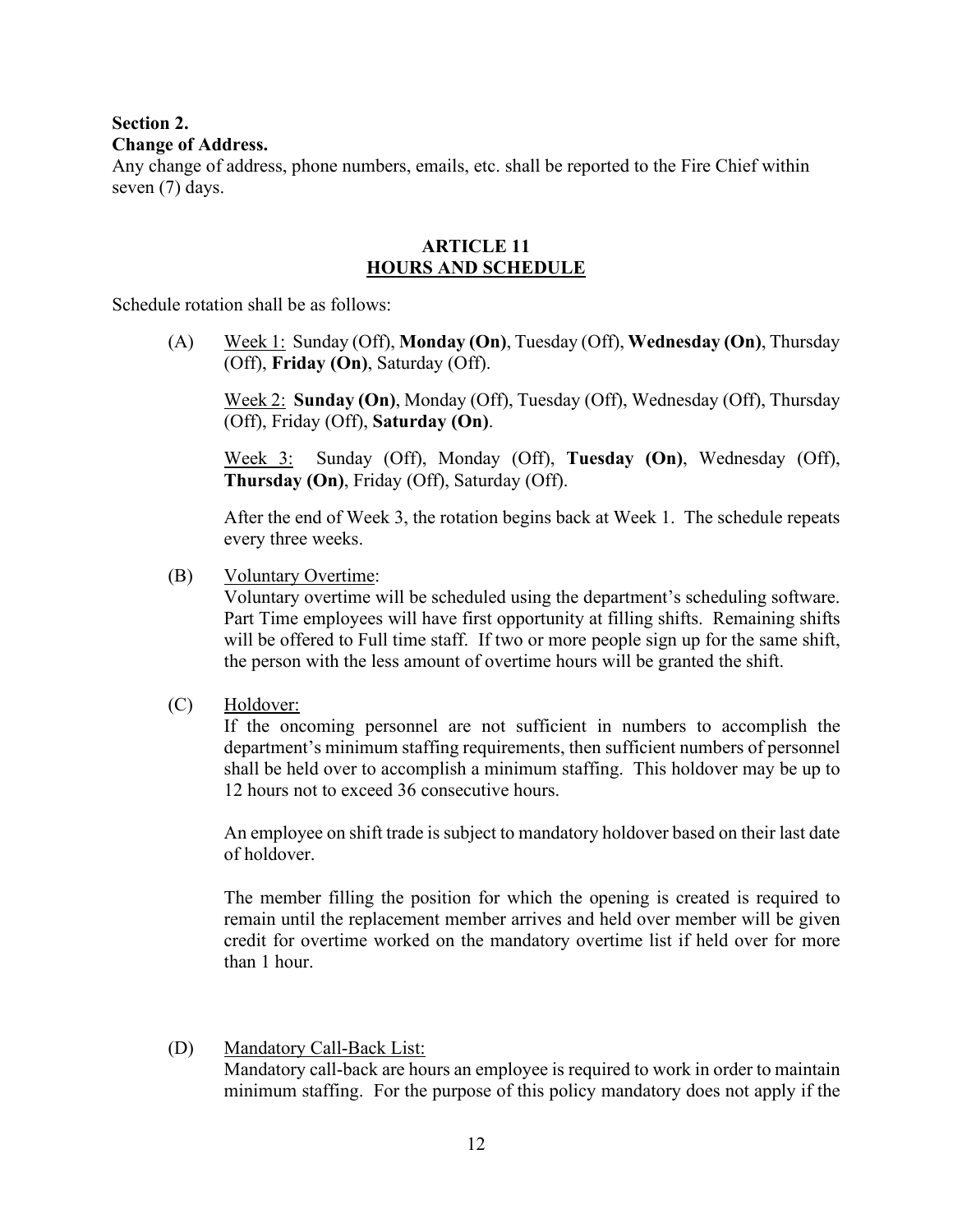hours worked are a continuation of their assigned shift (i.e. late calls, awaiting a transfer relief) or the amount of time worked is less than 1 hour.

- (E) Mandatory Overtime shall be filled in the following manner:
	- a. A tally of total hours worked per employee from a designated annual start date (calendar, fiscal, contract), will be used to create the mandatory overtime list. Both parties agree that a six-month trial period of the proposed Mandatory Overtime shall occur. If, after the six-month trial period is deemed unsatisfactory, the department will revert back to the previous Mandatory Overtime guideline implemented in the previous contract.
	- b. The employee with the least number of hours worked preceding the vacant shift will be called in or held over. Not to exceed 36 hours of continuous hours worked.
	- c. Should employee hours be equal, the employee with the least amount of seniority will be mandated.
	- d. An employee on scheduled pre-approved leave will not be subject to mandatory overtime assignment, provided that the time off was scheduled at least sixty (60) days in advance.
	- e. Mandatory Overtime list shall reset annually on April 1<sup>st</sup>.

# (F) Tardy/Failure to Report:

- a. Employees are expected to report to their assigned work location with the proper compliment of personal protective equipment (PPE) and operational uniforms by their assigned time.
- b. During inclement weather conditions, operations employees are still expected to report to work at their designated time. If inclement weather conditions are occurring or are imminent, employees are expected to make appropriate time adjustments or vehicle arrangements. Employees will not be given compensation for extra hours prior to reporting time unless approved by the Chief of the department.
- c. If an employee fails to report on time, they will be considered tardy and subject to the following disciplinary action:

For each unexcused tardiness that occurs within a 365-day period, discipline shall be progressive:

1. First Occurrence: Leave without pay for time absent and a written warning.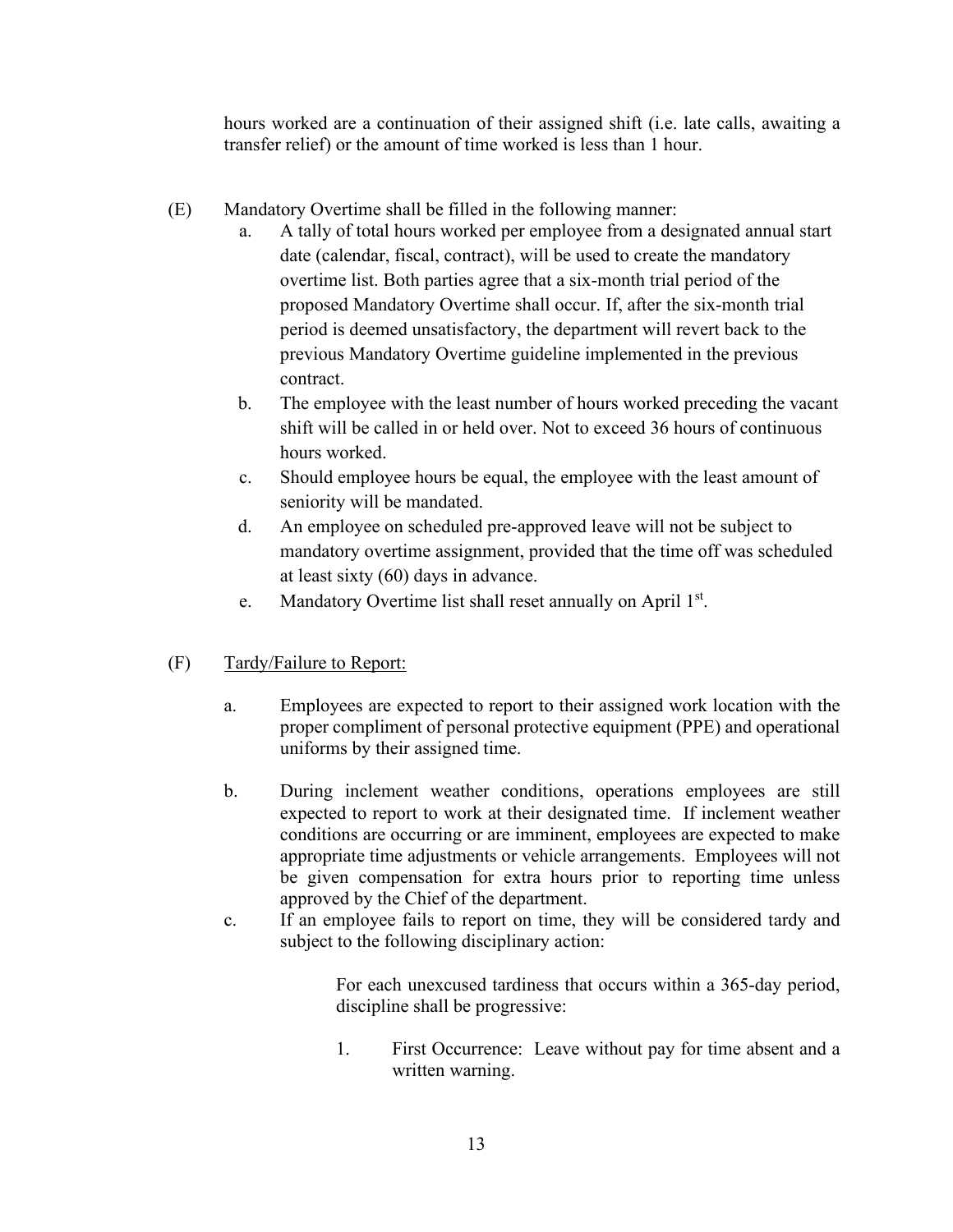- 2. Second Occurrence: Leave without pay for time absent and a written reprimand.
- 3. Third Occurrence: Leave without pay for time absent and a 24-hour suspension without pay.
- 4. Fourth Occurrence: Leave without pay for time absent and a 48-hour suspension without pay.
- 5. Fifth Occurrence: Leave without pay for time absent and dismissal.
- d. An employee that fails to report to work within 4 hours of their scheduled time or mandatory call back will be considered absent without leave and subject to the following disciplinary action:

For each instance of failing to report that occurs within a 365-day period, discipline shall be progressive:

- 1. First Occurrence: Leave without pay for time absent and a written reprimand.
- 2. Second Occurrence: Leave without pay for time absent and a 48-hour suspension.
- 3. Third Occurrence: Leave without pay for time absent and dismissal.
- (G) Scheduling of Paid Time Off (PTO):

Guaranteed PTO shall be requested at least sixty (60) days in advance. Other PTO may be submitted up to 48 hours prior to the time being requested but it shall be the employees' responsibility to find coverage if necessary. Employees may utilize a maximum of four (4) Scheduled PTO days per year in conjunction with 5 days off in a scheduled rotation.

# <span id="page-16-0"></span>**ARTICLE 12 SHIFT ASSIGNMENTS**

Regular shift assignments, excluding special, emergency, and temporary assignments, shall be for a period of twelve  $(12)$  months. Shift assignments shall begin on January  $1<sup>st</sup>$  of each year.

Employees desiring to change shift assignments must file an application in writing with the Fire Chief no later than October 15. Assignments to a shift will be on the basis of seniority, provided the Employer retains the sole discretion to maintain a suitable distribution of experienced and trained employees/supervisors on each shift or platoon. If an employee has worked on either the same shift or on the same platoon for a twelve (12) month period, the Fire Chief may assign the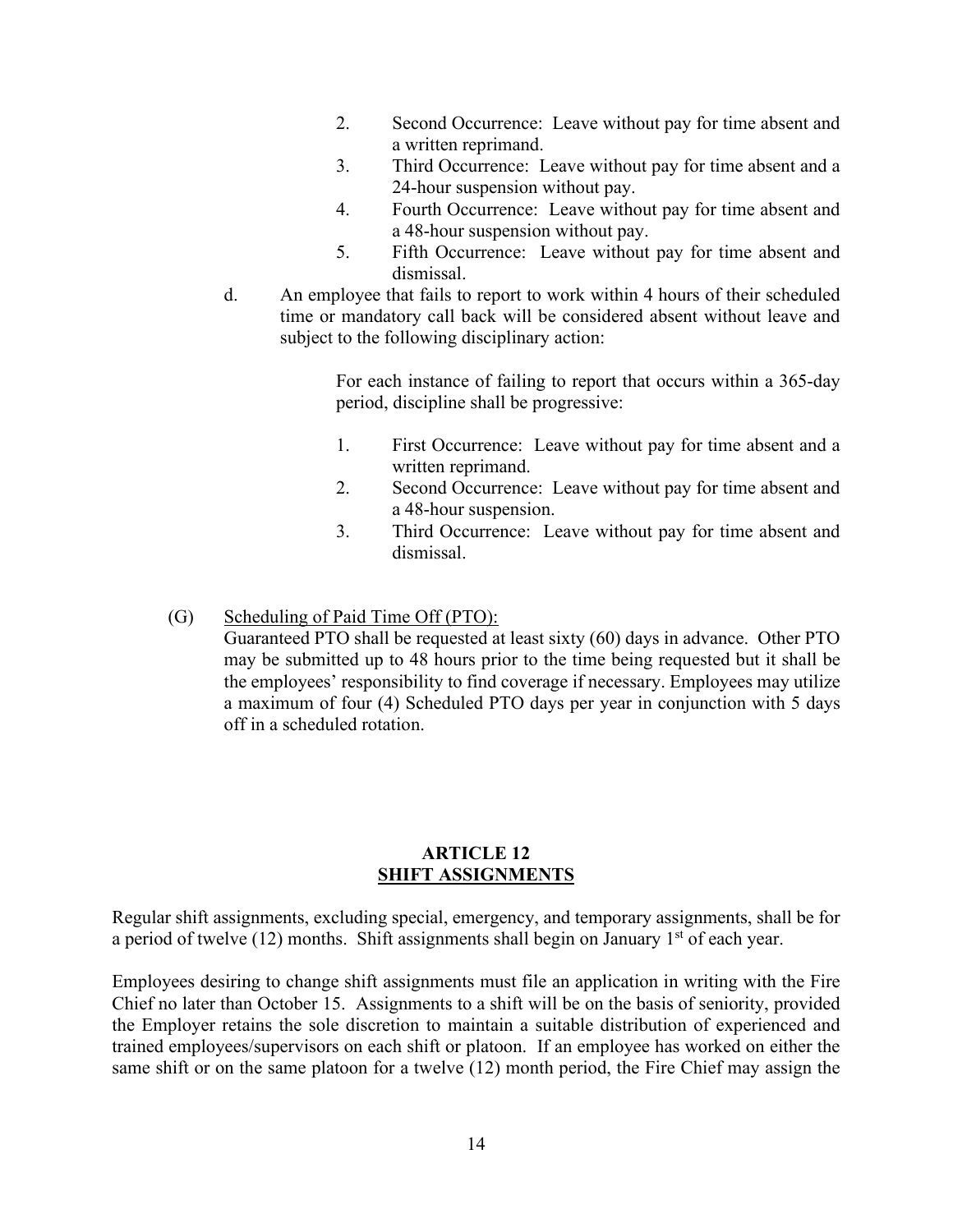employee to a different shift or platoon, in his sole discretion. The Fire Chief will provide thirty (30) days' notice of normal shift changes.

An employee's assignment to a shift shall, in no way infringe on the right of the Fire Chief to make special, emergency and temporary assignments, in his sole discretion.

Employees with two (2) years of seniority in rank or less are not entitled to select a regular shift assignment. Such employees will be assigned shifts by the Fire Chief and the Fire Chief may transfer such employees to other shifts at any time and for any reason.

# <span id="page-17-0"></span>**ARTICLE 13 TRADE TIME**

Upon advance written request, employees may be permitted to trade workdays or any portion thereof with other employees in the same classification. Unless otherwise agreed to by the Fire Chief in writing, trades must be paid back within one-hundred and twenty (120) days. Trades must be recorded in Department approved software and authorized by the Fire Chief or his designee.

Trading of days shall not result in overtime, comp time, or increased cost to the Employer. The Fire Chief or his designee retain the sole discretion to approve or deny all trade requests.

# <span id="page-17-1"></span>**ARTICLE 14 OUTSIDE EMPLOYMENT**

Full-time employees may, upon prior written application and approval by the Fire Chief, engage in outside employment, including self-employment, provided that no such outside employment conflicts with the employee's duties as may be assigned and required from time to time by the Township or interferes with the availability of the employee for such duties. Employees shall not engage in any outside employment which interferes with or conflicts with their employment duties for the Township. If the Fire Chief does not approve the outside employment, the employee may appeal the decision to the Township's Supervisor. Employees currently engaged in outside employment shall report such employment to the Fire Chief or his/her designee within thirty (30) days of the effective date of this Agreement.

Continued efforts by the Township to cooperate with employees in permitting outside employment will not be construed as a waiver of the Township's right to require unscheduled overtime and to require that its employees be available for emergency services and other required duties during off duty hours.

Where approval for outside employment is granted, continuation of such employment will be at the discretion of the Fire Chief and approval may be withdrawn at any time upon a determination by the Fire Chief that such outside employment presents a conflict of interest or is detrimental to the efficiency of the Fire Department, the employee or to the work performed by the employee on behalf of the Township.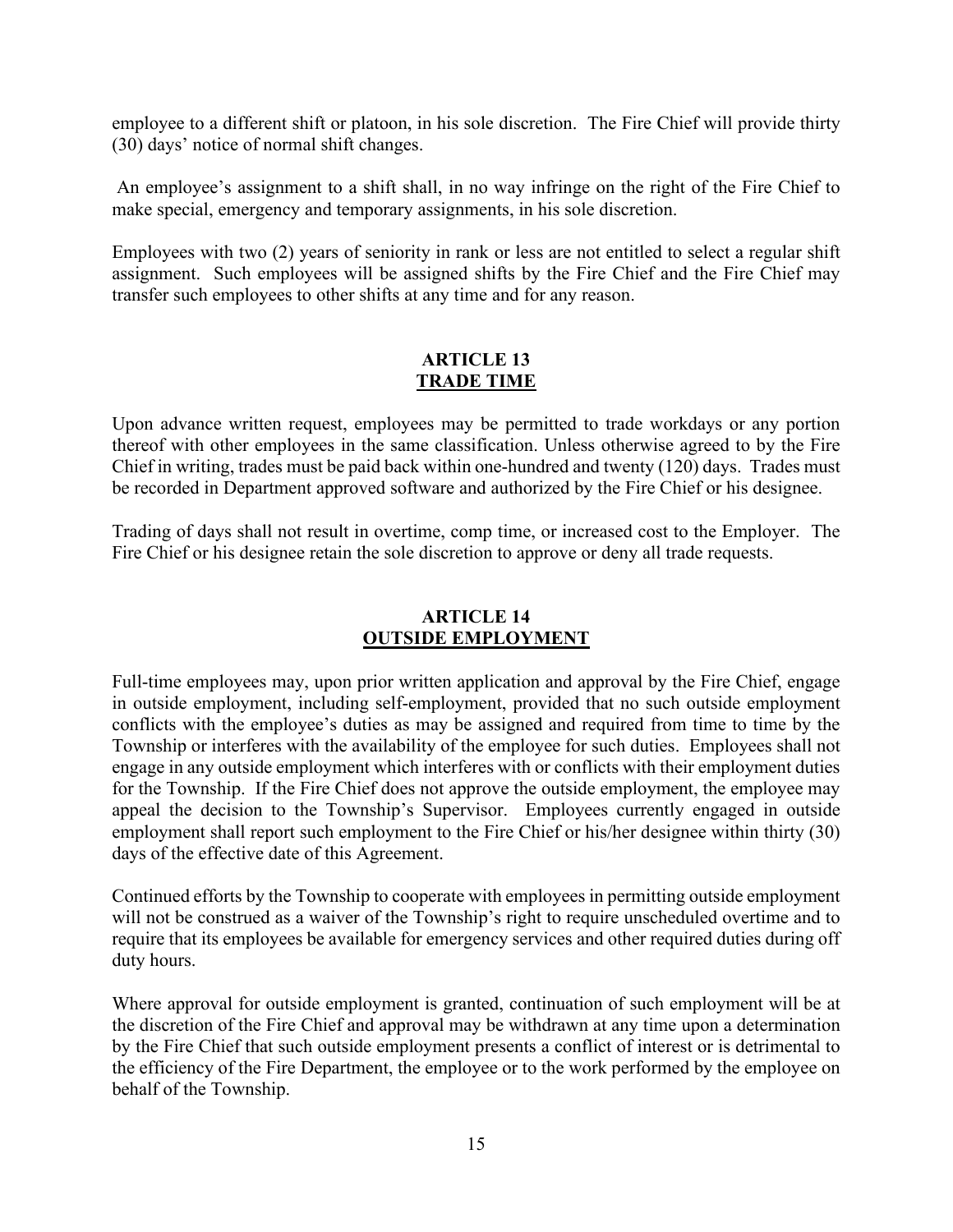# <span id="page-18-0"></span>**ARTICLE 15 WAGES/OVERTIME**

# **Section 1.**

Employee straight time rates shall be as set as forth in the Wage Scale of this Agreement. Employees will be paid according to their Northwest Regional Medical Control Authority (NRMCA) level of function (LOF) and upon successful completion of the Department's orientation process for that level of function. The Chief of the Department must approve all changes in LOF.

An employee's calculated annual wage rate shall be paid in twenty-six (26) payments per payroll year. Pay step advances will be granted when conditions of employment are met and upon satisfactory annual performance evaluation. Pay step increases shall take effect the first full pay period of the new fiscal year. (April  $1<sup>st</sup>$  or after) There shall be no pay period where an employee is paid two (2) different regular or overtime rates.

The Fire Chief, for purposes of recruitment and retention may offer a higher starting wage than indicated in the Wage Scale. All parties agree this must be used judiciously and will follow department standard operating guideline 200-218 – Early Wage Scale Advancement.

# **Section 2.**

When an employee is promoted or reclassified to a higher job classification, he/she will be paid the minimum rate of the appropriate pay range or at the lowest step in the wage scale which provides for an increase in his/her base wage/salary. In these cases, advancement in the wage scale thereafter shall be annual until the employee reaches the last step in the wage scale.

# **Section 3. Overtime.**

All overtime worked by non-exempt (FTN or PT) employees must be approved by the immediate supervisor in advance of being worked. However, in the case of emergencies, the employee must notify the supervisors as soon as possible of the need to work overtime. Employees will report actual time worked to their supervisors during the pay period in which the overtime was worked.

Overtime will be paid for hours worked in excess of one hundred and six (106). Overtime shall be equal to one and one-half (1-1/2) times the employee's straight time hourly rate. Overtime will be paid in thirty (30) minute increments.

Full-time employees that attend pre-approved meetings, trainings, and other official Department activities; or respond to requests for Department services (EMS and/or fire) during off-duty time shall document their hours on the daily time sheet and indicate the nature of the Department activity for which overtime is to be paid.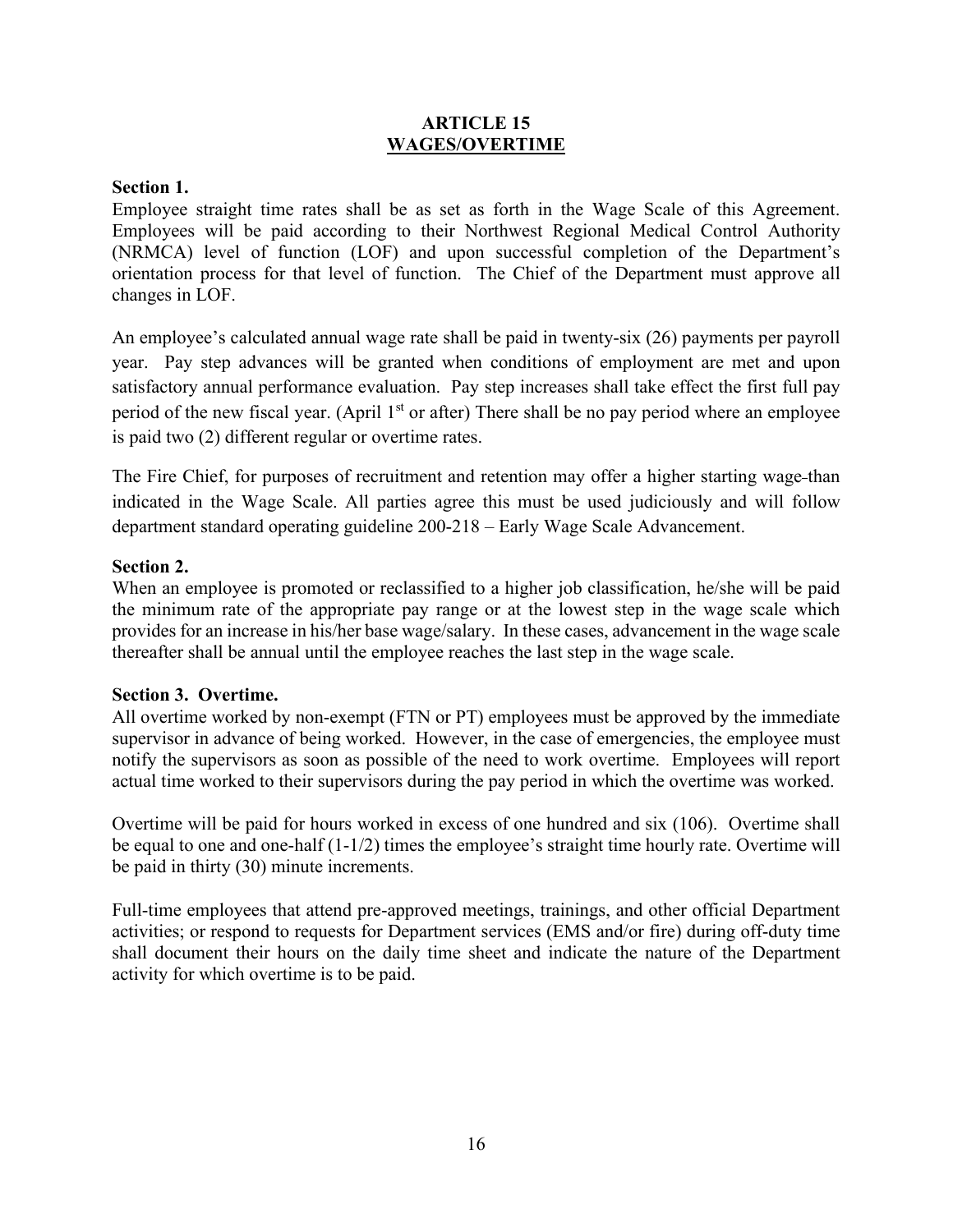|                                                 |            | <b>WAGE SCALE</b>     |                               |                  |                             |                             |                                                        |
|-------------------------------------------------|------------|-----------------------|-------------------------------|------------------|-----------------------------|-----------------------------|--------------------------------------------------------|
| Effective April 1, 2019                         |            | 1                     | 2                             | 3                | 4                           | 5                           |                                                        |
| Firefighter                                     | <b>EMT</b> | \$12.37               | \$13.33                       | \$14.29          | \$15.24                     | \$16.20                     |                                                        |
|                                                 | Paramedic  | \$17.84               | \$18.79                       | \$19.75          | \$20.70                     | \$21.66                     |                                                        |
| Lieutenant                                      | <b>EMT</b> | \$14.76               | \$16.02                       | \$17.27          | \$18.52                     | \$19.77                     |                                                        |
|                                                 | Paramedic  | \$19.81               | \$21.06                       | \$22.31          | \$23.55                     | \$24.81                     |                                                        |
| Captain                                         | <b>EMT</b> | \$17.34               | \$18.59                       | \$19.84          | \$21.09                     | \$22.34                     |                                                        |
|                                                 | Paramedic  | \$22.38               | \$23.64                       | \$24.88          | \$26.13                     | \$27.38                     |                                                        |
| Effective 1st pay period<br>after April 1, 2020 |            |                       |                               |                  |                             |                             | Percent increase<br>from previous<br>year $\downarrow$ |
|                                                 |            | Step 1                | Step 2                        | Step 3           | Step 4                      | Step 5                      |                                                        |
|                                                 |            | Hire                  | 6 months                      | Year 1           | Year 2                      | Year 3                      |                                                        |
| Firefighter                                     | <b>EMT</b> | 13.61                 | 14.66                         | 15.72            | 16.76                       | 17.82                       | 10%                                                    |
|                                                 | Paramedic  | 18.38                 | 19.35                         | 20.34            | 21.32                       | 22.31                       | 3%                                                     |
| Lieutenant                                      | <b>EMT</b> | 16.23                 | 17.62                         | 18.99            | 20.37                       | 21.75                       | 10%                                                    |
|                                                 | Paramedic  | 20.40                 | 21.69                         | 22.98            | 24.26                       | 25.55                       | 3%                                                     |
| Captain                                         | <b>EMT</b> | 19.07                 | 20.45                         | 21.82            | 23.20                       | 24.57                       | 10%                                                    |
|                                                 | Paramedic  | 23.05                 | 24.35                         | 25.63            | 26.91                       | 28.20                       | 3%                                                     |
| Effective 1st pay period<br>after April 1, 2021 |            | Step 1<br><b>Hire</b> | Step <sub>2</sub><br>6 months | Step 3<br>Year 1 | Step 4<br>Year 2            | Step 5<br>Year 3            |                                                        |
| Firefighter                                     | <b>EMT</b> | 14.02                 | 15.10                         | 16.19            | 17.27                       | 18.35                       | 3%                                                     |
|                                                 | Paramedic  | 18.93                 | 19.93                         | 20.95            | 21.96                       | 22.98                       | 3%                                                     |
| Lieutenant                                      | <b>EMT</b> | 16.71                 | 18.15                         | 19.56            | 20.98                       | 22.40                       | 3%                                                     |
|                                                 | Paramedic  | 21.02                 | 22.34                         | 23.67            | 24.98                       | 26.32                       | 3%                                                     |
| Captain                                         | <b>EMT</b> | 19.64                 | 21.06                         | 22.47            | 23.90                       | 25.31                       | 3%                                                     |
|                                                 | Paramedic  | 23.74                 | 25.08                         | 26.40            | 27.72                       | 29.05                       | 3%                                                     |
|                                                 |            |                       |                               |                  |                             |                             |                                                        |
| Effective 1st pay period<br>after April 1, 2022 |            | Step 1<br><b>Hire</b> | Step 2<br>6 months            | Step 3<br>Year 1 | Step 4<br>Year <sub>2</sub> | Step 5<br>Year <sub>3</sub> |                                                        |
| Firefighter                                     | <b>EMT</b> | 14.44                 | 15.56                         | 16.68            | 17.78                       | 18.91                       | 3%                                                     |
|                                                 | Paramedic  | 19.49                 | 20.53                         | 21.58            | 22.62                       | 23.67                       | 3%                                                     |
| Lieutenant                                      | <b>EMT</b> | 17.21                 | 18.69                         | 20.15            | 21.61                       | 23.07                       | 3%                                                     |
|                                                 | Paramedic  | 21.65                 | 23.01                         | 24.38            | 25.73                       | 27.11                       | 3%                                                     |
| Captain                                         | <b>EMT</b> | 20.23                 | 21.69                         | 23.14            | 24.62                       | 26.07                       | 3%                                                     |
|                                                 | Paramedic  | 24.46                 | 25.83                         | 27.19            | 28.55                       | 29.92                       | 3%                                                     |
|                                                 |            |                       |                               |                  |                             |                             |                                                        |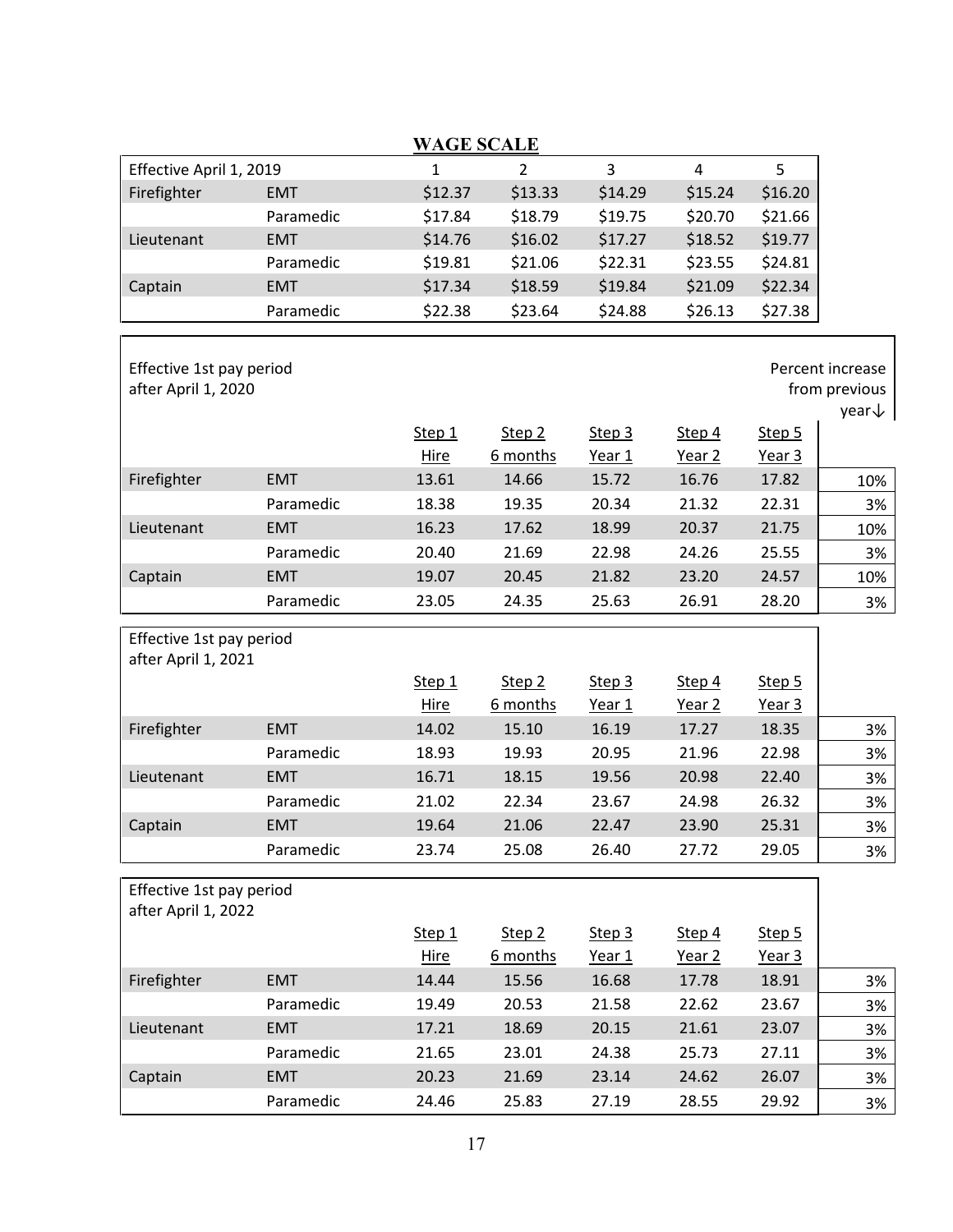# **ARTICLE 16 PAID TIME OFF**

# **Section 1**

Paid time off (PTO) is provided to regular, full-time employees who work thirty-two (32) or more hours per week. PTO hours are to be used for the purpose of vacation, and personal needs.

All PTO hours used must be scheduled on the Department's scheduling system and also recorded on employee timecards/sheets. PTO is paid at an employee's current hourly rate and is not included in payroll overtime (OT) calculations.

# **Section 2**

"Scheduled PTO" is guaranteed PTO which has been submitted at least 60 days in advance.

Multiple scheduled PTO requests for the same date will be addressed and granted based on a "first come, first served" basis. If requests for time off are submitted on the same day the higher seniority employee would be granted the time off. PTO requests for the new fiscal year shall not be submitted or approved prior to 30 days before the new fiscal year.

"Elective PTO" is not guaranteed PTO. In order to receive elective PTO employee levels must meet or exceed minimum during the employee's absence. Employees will not be forced to hold over to fill the vacancy. All elective PTO must be pre-scheduled at least forty-eight hours (48) prior to the time it is to be taken and is subject to supervisor's approval.

Requests for all PTO may be denied based on the staffing needs of the Department or if an insufficient number of PTO hours have been accumulated at the time of their request. When a holiday falls during an employee's scheduled PTO, the holiday will be paid as a holiday and not as a PTO day. PTO used but not scheduled at least forty-eight (48) hours in advance may result in denial of a request.

Employees may not use PTO days to extend their termination or retirement date. Employees placed on military leave, which extends six (6) months or more, will be paid unused PTO at one hundred percent (100%).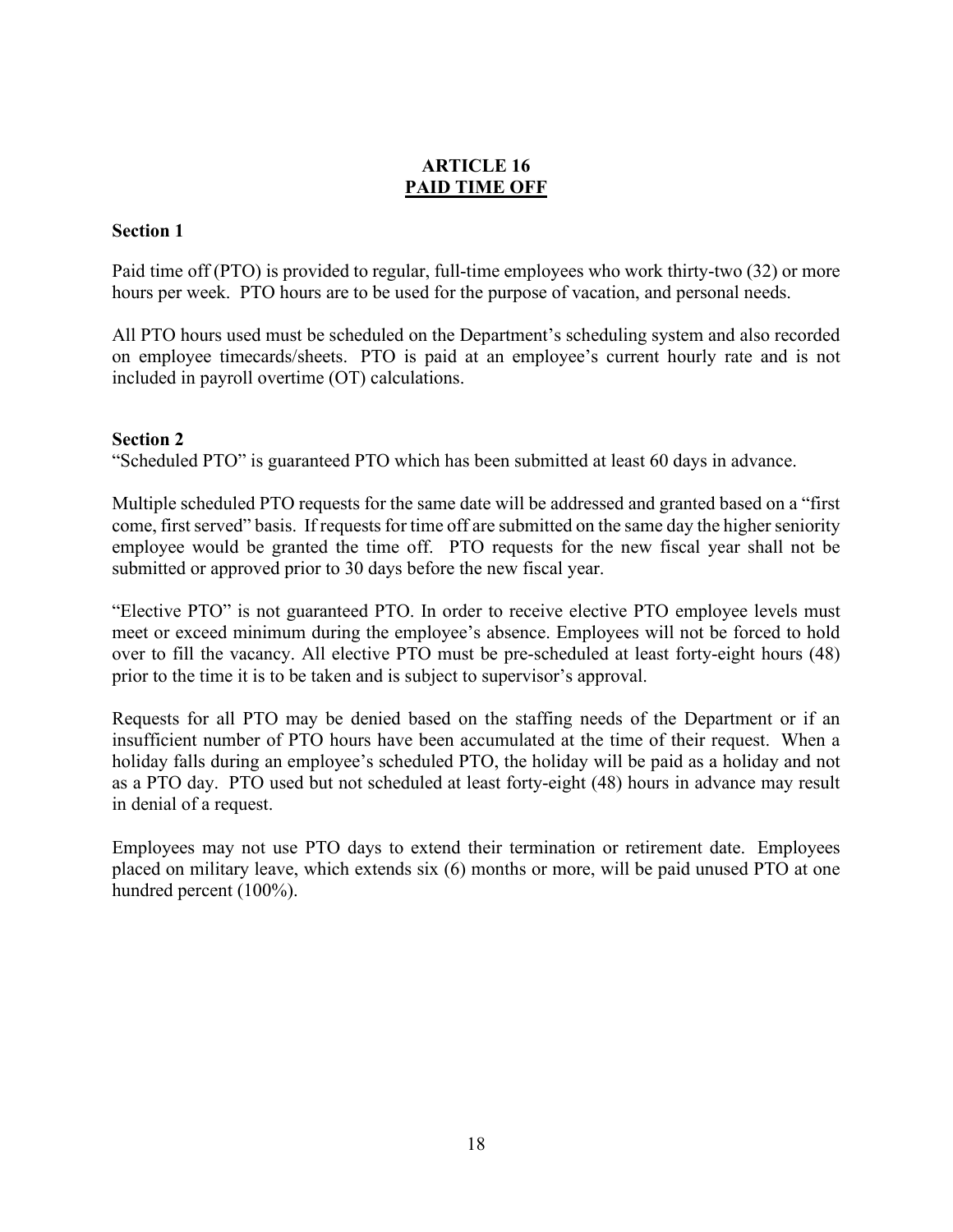# **Section 3**

Employees are front-loaded the appropriate PTO hours for their seniority level every April 1<sup>st</sup> with special handling of new employee's initial PTO allotments as set forth below. There is no accrual rate.

Effective April 1, 2020 PTO steps are as follows:

Seniority/PTO Hours per Year New hires: *See Section 5* 1 through 3 years: 144 4 through 7 years: 192 8 through 10 years: 240 11+ years: 288

Employees shall advance to the next step in the PTO scale on April 1 following their GLFD hire anniversary date.

# **Section 4**

PTO payout – Employees will have the option of an early PTO payout on the first payday in December of each year. PTO will be paid down to an amount of hours designated by employee to reserve and paid out at a ninety percent (90%) rate.

All unused PTO in excess of the seventy-two (72) hours will be paid out in the last payday of March at 100% rate. If PTO remaining is seventy-two (72) hours or less, that PTO may be rolled over to the next year.

All PTO payouts are paid at the regular (straight time) rate. PTO does not count toward overtime hour calculations.

# **Section 5**

# **New Employees initial PTO allotments.**

New employees will be credited with ninety-six (96) hours of PTO after successful completion of 6 months of employment.

# **Section 6**

# **Terminations.**

Employees who voluntarily terminate any time after completing their first year of employment shall be paid the balance of PTO in their bank. There shall be no PTO payout for employees terminated by the Department.

# **Section 7**

PTO hours must be used to account for the difference between scheduled and worked hours, including time missed during the first seven (7) consecutive calendar days of a short-term disability. If PTO hours are unavailable, insufficient, or elected not to be used by employee in order to cover their time missed, then the time missed will be unpaid.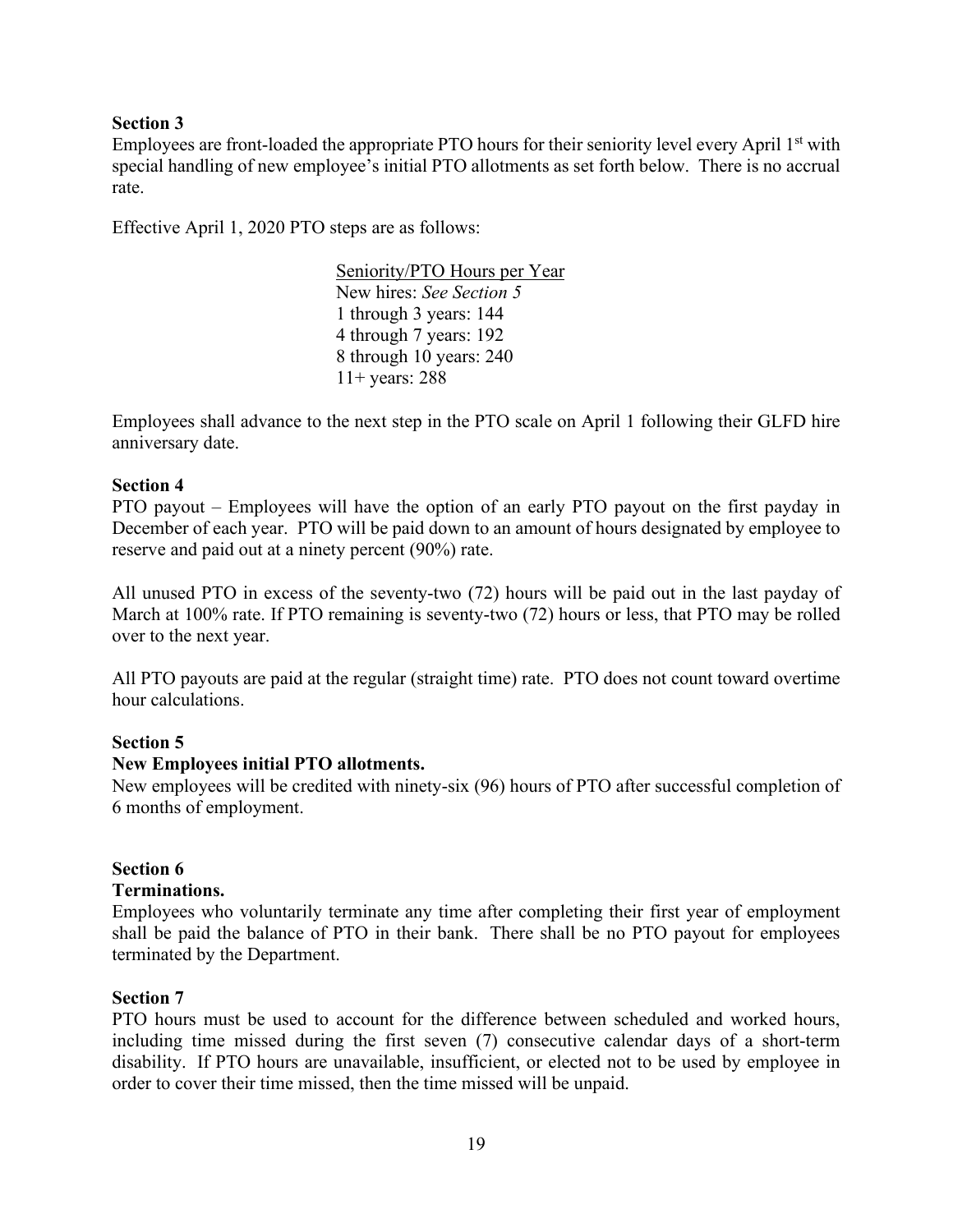# <span id="page-22-0"></span>**ARTICLE 17 HOLIDAYS**

All full-time employees shall be paid eight (8) hours straight time for the below designated holidays:

> New Year's Day (January 1) Memorial Day (last Monday in May) Independence Day (July 4) Labor Day (first Monday in September) Thanksgiving Day (4<sup>th</sup> Thursday in November) Christmas Day (December 25)

To be eligible for holiday pay, the employee must work his last scheduled workday preceding the holiday and the succeeding scheduled workday after the holiday, otherwise no holiday pay will be granted.

Holidays that fall within an employee's vacation period will not be considered as part of a vacation and shall be taken by extending the vacation period one (1) day for each such holiday.

Employees shall be paid time and one-half for all hours worked on the holiday.

# <span id="page-22-1"></span>**ARTICLE 18 BEREAVEMENT**

In the event of death of one of the following listed relatives:

*Spouse, parents, stepparents, children, step-children, grandparents, grandchildren, sister, brother, father-in-law, mother-in-law, sister-in-law, brother-in-law, daughter-in-law, son-in-law*. A full-time non-probationary employee shall be entitled to leave without loss of pay to attend the funeral and the immediate one (1) prior calendar day for a period not to exceed three (3) regularly scheduled shifts.

If funeral services are to be held at a place located three hundred (300) miles or more from Glen Arbor Township, two (2) additional calendar days shall be allowed for leave, which shall be charged to PTO. Additional time off without pay may be granted by the Fire Chief or his designee. Employees may be permitted to use PTO in lieu of no compensation.

# <span id="page-22-2"></span>**ARTICLE 19 JURY DUTY**

Non-probationary full-time employees required to serve on jury duty will suffer no loss of pay, but will be paid the difference between jury pay and his regular pay. Payment for jury duty shall be based upon one-half (1/2) day or whole day called for jury duty if the employee would have otherwise been scheduled to work for the Employer. Employees dismissed from jury duty shall return to work that day to complete the balance of hours of his shift. Upon request, the Employer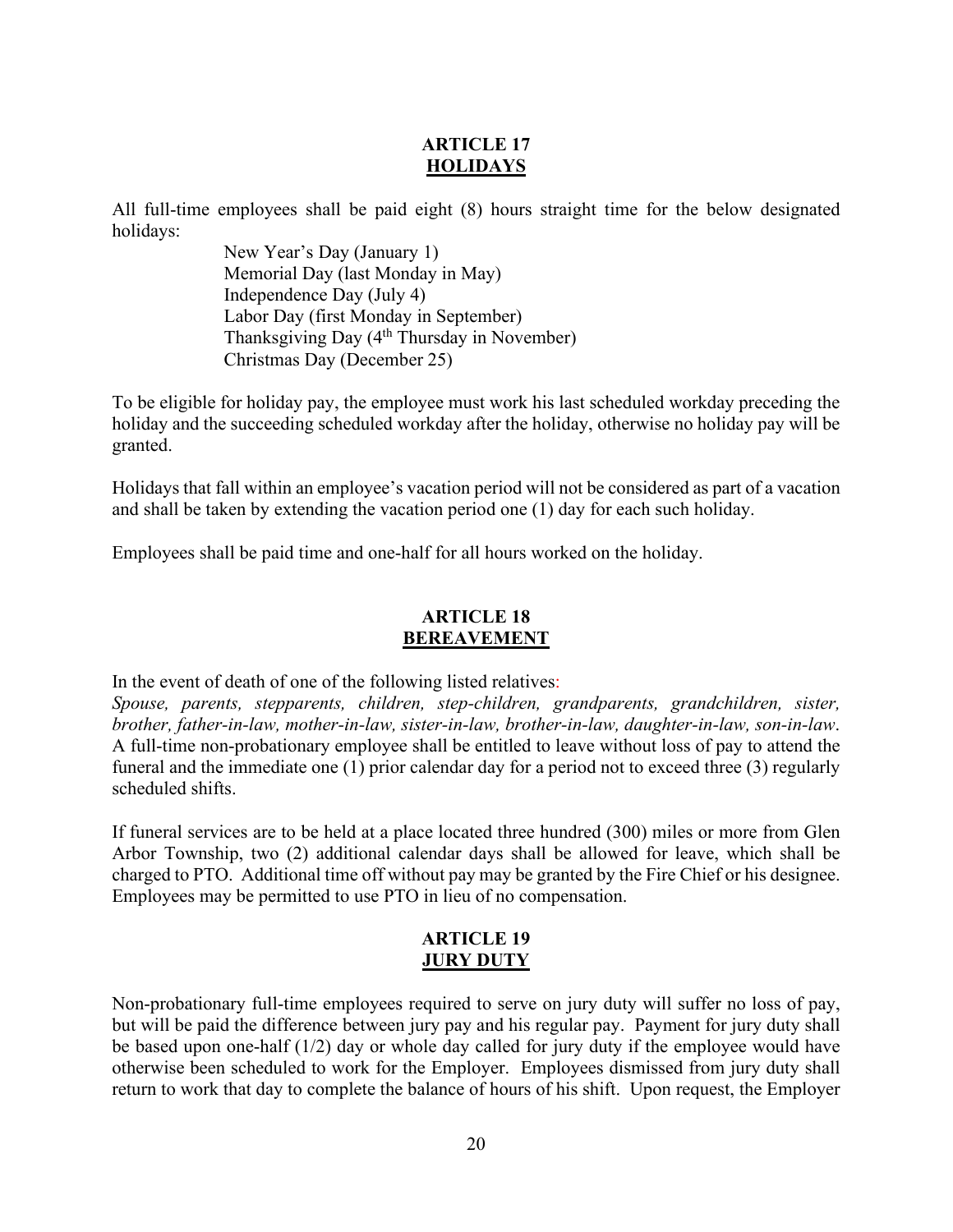may excuse an employee from returning to work and the employee shall not be entitled to compensation for the balance of his shift. The employee may be permitted to use PTO in lieu of no compensation. Employees must submit proof of jury duty attendance and pay.

# <span id="page-23-0"></span>**ARTICLE 20 MILITARY LEAVE**

The reemployment rights of employees who enlist or who are inducted into the armed services of the United States shall be entitled to seniority and reemployment rights as provided by applicable federal laws and regulations.

### <span id="page-23-1"></span>**ARTICLE 21 RETIREMENT**

### **Section 1**.

The Township agrees to offer a 457(b) deferred compensation plan through an investment vehicle selected by the Township. The Township shall contribute into each employees 457(b) deferred compensation plan based on the schedule described below.

1st pay period after April 1, 2020 – Employer Contribution 6% with Employee 3% Contribution  $1<sup>st</sup>$  pay period after April 1, 2021 – Employer Contribution 9% with Employee 3% Contribution 1<sup>st</sup> pay period after April 1, 2022 – Employer Contribution 12% with Employee 3% Contribution

All employer and employee contributions will be based on the employee's total wages including overtime hours. The combined contributions of both sources must not exceed the IRS maximum contribution limit.

It shall be required that the employee contributes at least 3% of his or her wages to be eligible to receive any contribution from the employer towards retirement.

**Section 2.** Vesting shall be as follows:

| Years of                 | Vested     |
|--------------------------|------------|
| Employment               | Percentage |
|                          | 20%        |
| 2                        | 40%        |
| 3                        | 60%        |
|                          | 80%        |
| $\overline{\phantom{0}}$ | 100%       |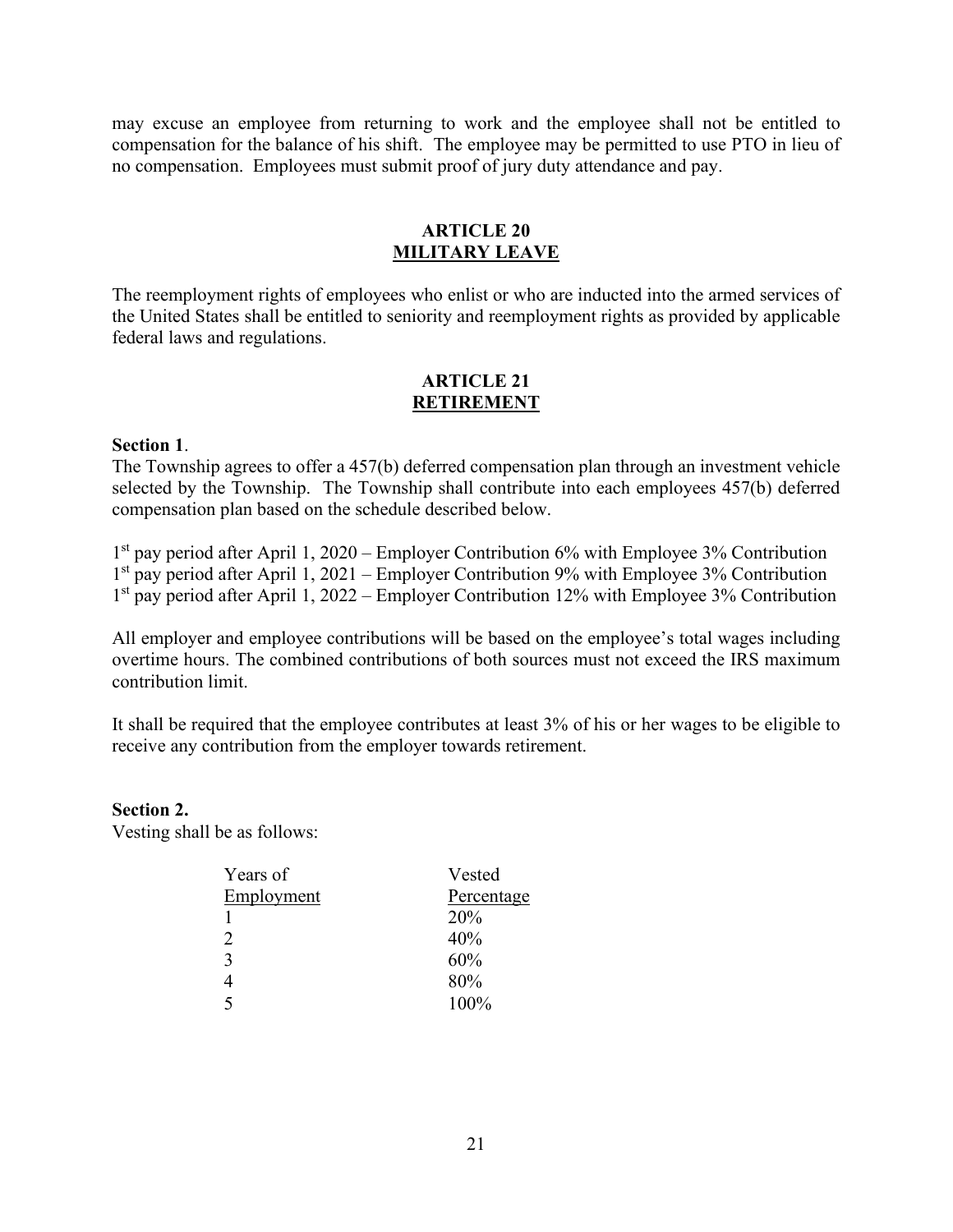# <span id="page-24-0"></span>**ARTICLE 22 HEALTH, MEDICAL, DENTAL, VISION**

# **Section 1**

The Township shall provide health insurance, including dental and optical benefits, on an age banded basis for all full-time employees of the Glen Lake Fire Department, their spouses and children up to age 19. The Township and employee each contribute a financial amount to provide benefits to each employee. The Township shall pay **80%** of the benefits and the employee will pay the remaining **20%** of benefits. The health insurance plan shall be that which is in effect at the time of ratification of this Agreement.

The Township retains the right to review alternate health care providers and to implement such programs provided the carriers are licensed to do business in the State of Michigan and provides insurance benefits under a policy substantially comparable to those provided under the current plan.

# **Section 2**

An employee who has medical, vision, dental and pharmacy coverage through insurance provided by an employed relative may elect during the insurance company's open enrollment period of each year to refuse to participate in the Township's medical, vision, dental, and pharmacy plan for the current year.

In order to opt out of coverage under the Township's hospitalization coverage, an employee must do so in writing on a form provided by the Township, and must provide the Township Supervisor with acceptable proof that the employee and eligible dependents, if any, are covered by other insurance.

An employee who waives health insurance coverage shall not be permitted to revoke or rescind such waiver until the next open enrollment period; provided however, an employee subject to policy requirements and conditions, may reinstate his health insurance in the event coverage provided by a relative is terminated. Employees who are no longer covered by a relative's insurance plan must provide written notice to the Township within thirty (30) days of the loss of said insurance.

# **Section 3**

# **Insurance Advisory Committee**

A Health Insurance Advisory Committee shall be established consisting of not more than three (3) representatives from each party. The Committee shall meet at least one (1) time annually to consider health, dental and vision care issues, including issues pertaining to existing plans and coverages. The Committee shall have the authority to make recommendations to the Township as warranted. No change in existing health, dental and vision benefits shall occur based on any recommendation without the written, mutual consent of the parties.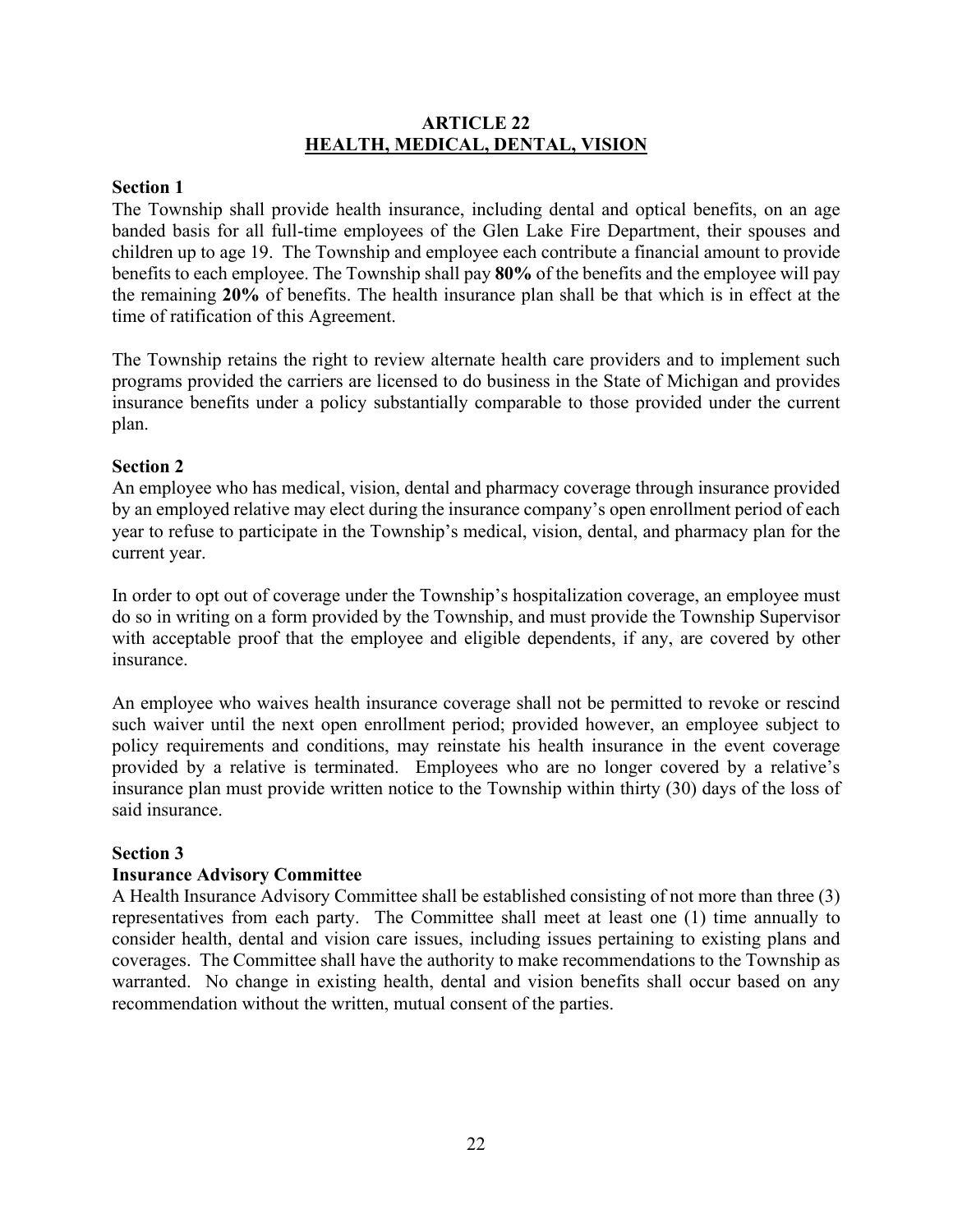# <span id="page-25-0"></span>**ARTICLE 23 SHORT TERM/LONG TERM DISABILITY INSURANCE**

### **Section 1 Short Term Disability**

The Township will provide short term disability insurance for benefited employees providing for payment in the amount of sixty (60%) percent of the first Twelve Hundred Dollars (\$1,200.00) of the employee's weekly wages. Disability earnings after seven (7) days off the job up to a maximum of ninety (90) days. The base period shall be forty (40) hours. For details, the policy controls.

# **Section 2**

# **Long Term Disability.**

The Township will provide long term disability insurance for benefited employees. This insurance provides for payment of a maximum of sixty (60%) percent of the employee's wages after ninety (90) consecutive days of disability and an accepted disability claim. Such payment is accordingly reduced by any other applicable benefits. The base period shall be forty (40) hours. For details, the policy controls.

# <span id="page-25-1"></span>**ARTICLE 24 HEALTH AND FITNESS PROGRAM**

# **Section 1. Physical Fitness.**

Firefighting and rescue tasks are both mentally and physically demanding. These tasks often require muscular strength, muscular endurance, aerobic capacity, flexibility, equilibrium, and anaerobic power. The Township will provide a limited amount of exercise equipment and facilities for employees to use to assist them to prepare their bodies to meet the physical demands of firefighting and EMS tasks. Employees are encouraged to use the Department fitness facilities and equipment on a regular basis. Employees will be permitted to use exercise facilities at reasonable times during their duty shift and on off-duty days as well.

# **Section 2. Health Examinations.**

As soon as possible after an offer of employment is made and no less than annually thereafter during the term of employment all employees will be required to undergo a health and physical examination conducted by (or performed under the supervision of) a licensed physician of the **EMPLOYER's** choice. The purpose of these examinations is to determine if the employee has any medical condition that would preclude him or her from performing Fire and EMS activities, including the use of Self Contained Breathing Apparatus (SCBA). These health and physical examinations shall include, at a minimum:

a. Comprehensive medical history review. Employees will be expected to complete a medical history questionnaire which is to be reviewed and signed by the examiner (physician, PA/NP) and discussed with the employee.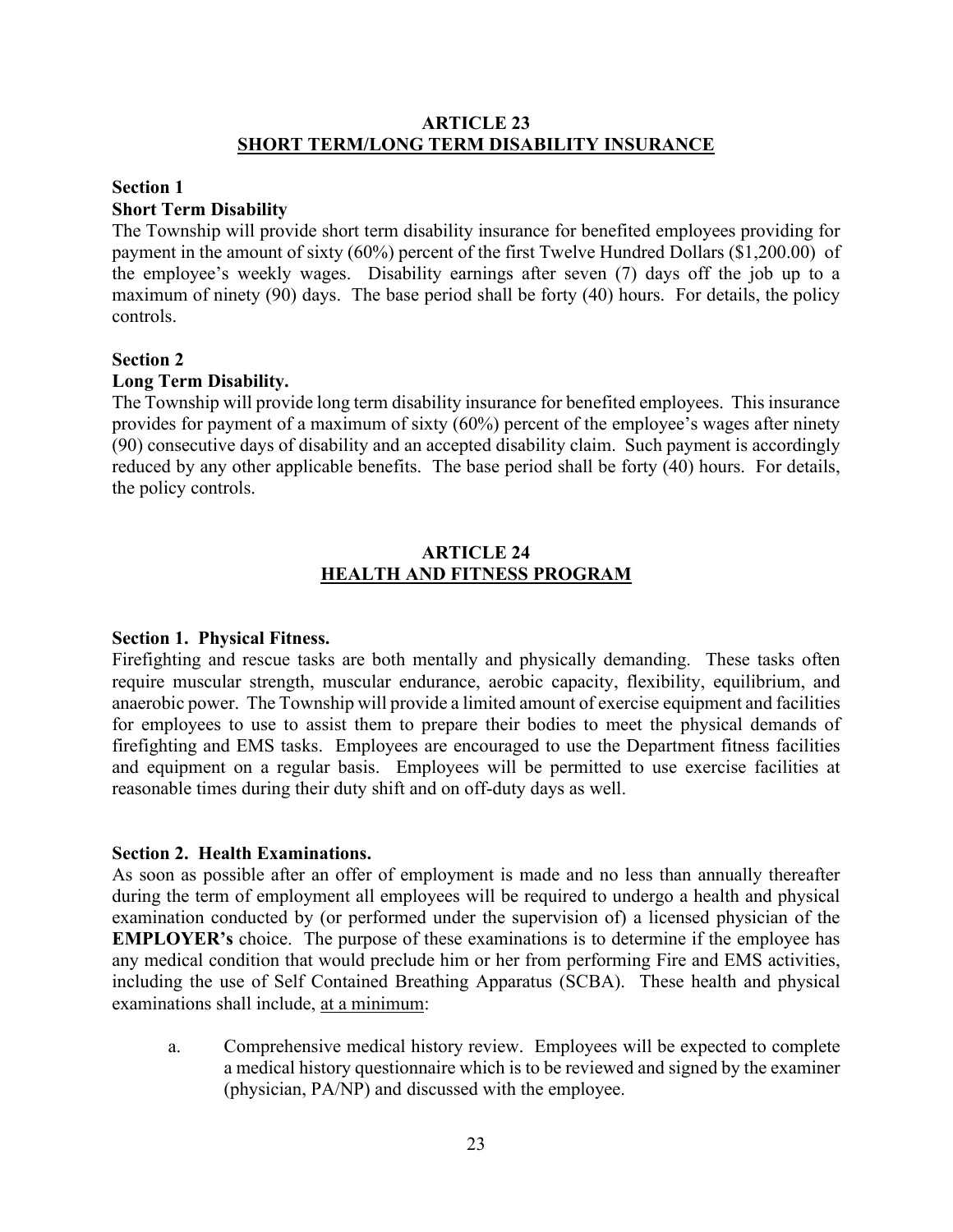- b. Height and weight measurement
- c. Vital sign assessment
- d. Random blood glucose measurement (may be waived if included in laboratory blood analysis)
- e. Visual acuity
- f. Hearing test
- g. Pulmonary function test
- h. Physical examination
- i. Laboratory blood analysis which includes testing of the following:
	- (1) Hematology (CBC with differential, platelet count)
	- (2) Electrolytes
	- (3) Liver Profile
	- (4) Thyroid Studies
	- (5) Lipids/cholesterol
- j. Urinalysis (test strip)
- k. 12-Lead EKG (if the employee is over 35 years of age, has a history of cardiovascular disease, or has experienced symptoms indicative of potential cardiovascular disease)
- l. Chest X-Ray (if for any reason a chest x-ray is not performed, employee must have a TB skin test)

Upon completion of the physical examination, the Department shall be provided with a written statement from the physician indicating the employee's ability (or inability) to perform firefighting and EMS functions of the Department based on examination findings. The Department shall pay reasonable and customary costs of this examination and associated testing that are not covered by the employee's health insurance coverage. The Department will not be responsible for the cost of any additional examinations, procedures, or testing not specified in this Agreement. The Department will not be responsible for the cost of treatment of any condition(s) discovered in the course of this examination, unless the condition can be proven to be directly caused by performance of Department duties, in which case Workers' Compensation coverage will be utilized as the sole source of benefit payments. In such cases, the employee will be expected to submit a claim under the Department's Workers' Compensation insurance plan.

# <span id="page-26-0"></span>**ARTICLE 25 LIGHT DUTY**

**Section 1.** If an employee is unable to perform the regular duties of his/her position due to an injury, illness, or pregnancy, he/she may be assigned to a light duty position, at the sole discretion of the Township, if such a position is available and if it is in the best interest of the Fire Department.

The employee shall provide a doctor's statement that he/she is unable to perform his/her regular duties. Job descriptions and required activities will be provided to the attending physician to assure proper assignments for light duty.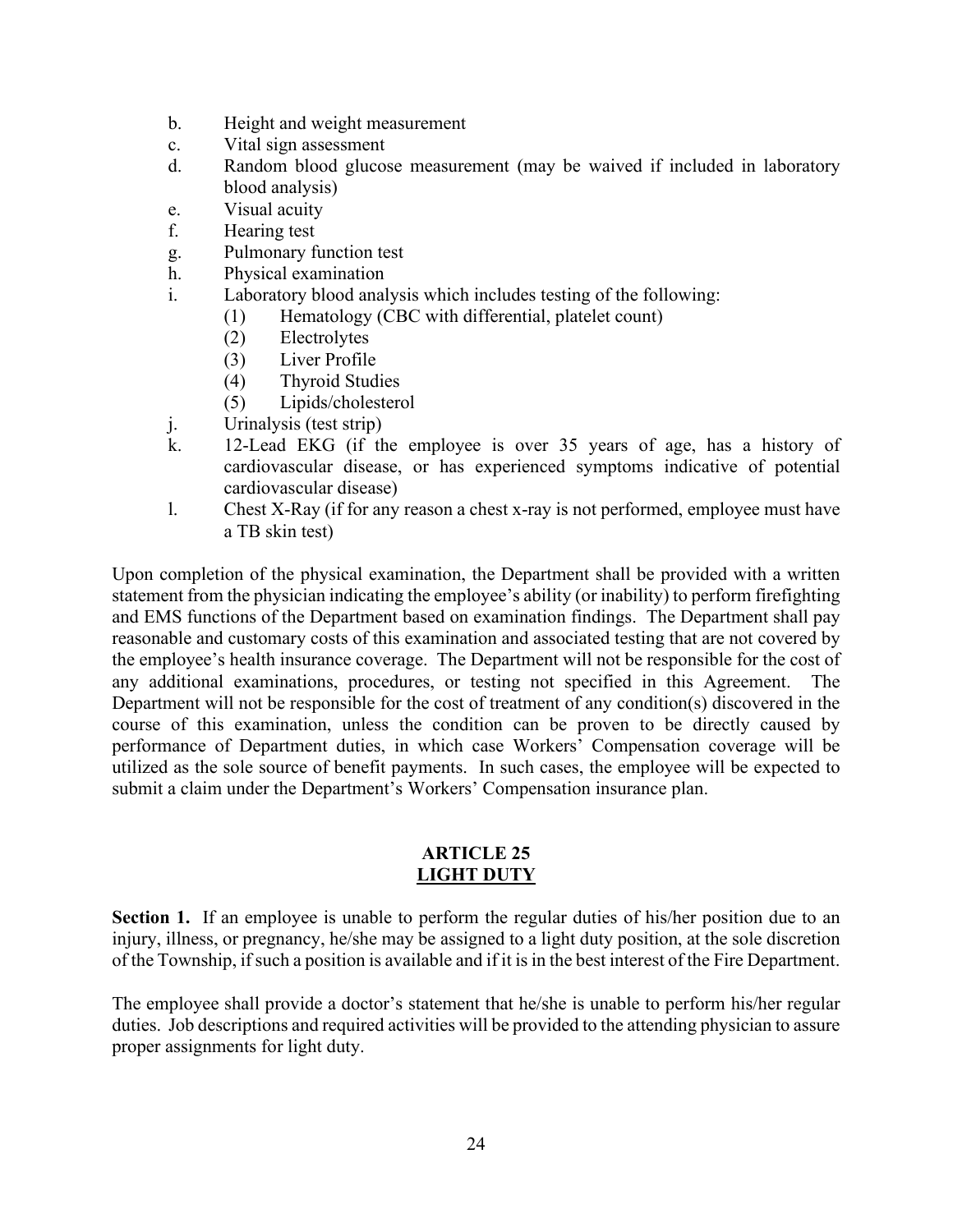Light duty assignments will be determined by the Chief of the Fire Department and will be assigned as appropriate within any division within the Department. If, in the opinion of the doctor, the employee is not capable of the assigned work, the employee may be assigned to another available light duty assignment. This may be in any suitable task beneficial to the Fire Department that can be safely performed by the employee.

When on light duty, the work week schedule shall be forty (40) hours. When an employee is unable to work the full schedule, by virtue of the extent of illness or injury, a part-time schedule may be arranged, at the Fire Department's discretion, to meet the employee's physical capacities as determined by the attending physician.

**Section 2.** There will be no charge of PTO for attendance at a doctor's office, or for therapy due to an injury or illness which is job related and the subject of an accepted workers' compensation claim. PTO leave provisions will apply in the event the illness or injury is not an on-the-job injury.

**Section 3.** Time worked under light duty assignments will be considered as any other time worked in determining seniority.

Employees on light duty will only be eligible for overtime at the sole discretion and specific instruction of the Chief of the Fire Department.

**Section 4.** Light duty is intended as a temporary assignment only. No regular position will automatically be created to accommodate light duty restrictions on employees' activities.

A doctor's release will be required stating the employee is capable of returning to full unrestricted regular duty.

# <span id="page-27-0"></span>**ARTICLE 26 EMPLOYEE ASSISTANCE PROGRAM**

# **Section 1.**

The Employer agrees to utilize Backing the Badge as the department Employee Assistance Program (EAP). Upon written notice from a physician or EAP professional, the Employer shall allow an employee reasonable time off, without pay, if the employee does not have available paid time off, to seek necessary counseling or treatment and/or to utilize Backing the Badge's offerings. Such request for time off shall be made at least seventy-two (72) hours in advance, if circumstances permit.

# **Section 2. Violation of drug/alcohol policies**.

Bargaining unit employees are strictly prohibited from reporting for duty, or while on duty, or while serving in any capacity, or attending any function, or other activity in the service of the Fire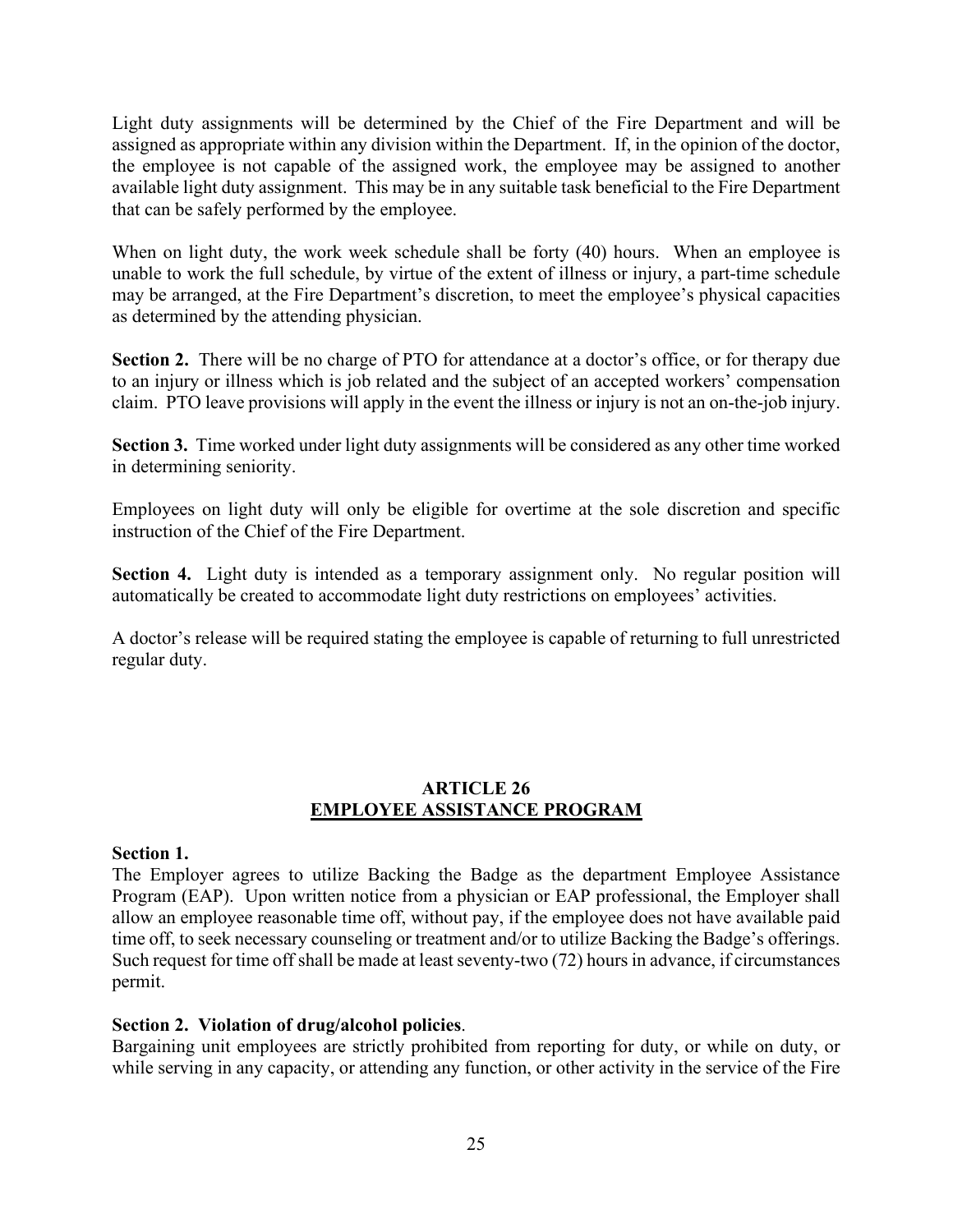Department, being or becoming influenced, or being or becoming intoxicated from any alcoholic beverage, or distillate, or controlled substance and drugs.

Any bargaining unit employee that shall violate the above paragraph or the Fire Department's Drug Free Work Place Policy shall be subject to discipline in accordance with Article 8.

The Employer has established a drug free workplace policy to comply with current law. It is agreed and understood that the drug free workplace policy may be modified from time to time to remain consistent with federal and/or state legislation or regulations and/or testing methodologies or requirements.

The Employer may require any employee to participate in a fitness for duty psychological evaluation by a psychologist or psychiatrist mutually selected by the Employer and Union if the Employer has an objectively observed and articulated reasonable basis to believe the employee is not physically or psychologically fit for duty. The reasonable basis to believe that any employee is psychologically unfit for duty must be discussed with the Union prior to any order being issued for such an evaluation. Any department records regarding the employee which are relevant to the incident giving rise to the evaluation may be made available to the evaluator and the results of the evaluation, as they pertain to fitness for duty, will be provided to the Employer and the employee. The Employer may require an employee to attend psychological or psychiatric counseling if the recommendation of the evaluator indicates that as appropriate to attain or retain fitness for duty.

# <span id="page-28-0"></span>**ARTICLE 27 LEAVE OF ABSENCE**

Employees may be eligible for unpaid leave of absence (at the sole discretion of the Employer) after their probationary period is completed and provided the employee has exhausted all paid time off Any employee desiring an unpaid leave of absence shall first secure written permission from the Employer. The maximum unpaid leave of absence shall be for thirty (30) days and may be extended for like periods at the sole discretion of the Employer. Extensions must be approved in writing. During the unpaid leave of absence, the employee shall not engage in gainful employment in the same industry and classifications covered by this Agreement. Violation of this Agreement shall result in complete loss of seniority rights.

# <span id="page-28-1"></span>**ARTICLE 28 LIFE INSURANCE**

Each full-time employee shall be covered by up to Fifty Thousand (\$50,000.00) Dollars of life insurance after completion of ninety (90) working days. For details, the policy controls.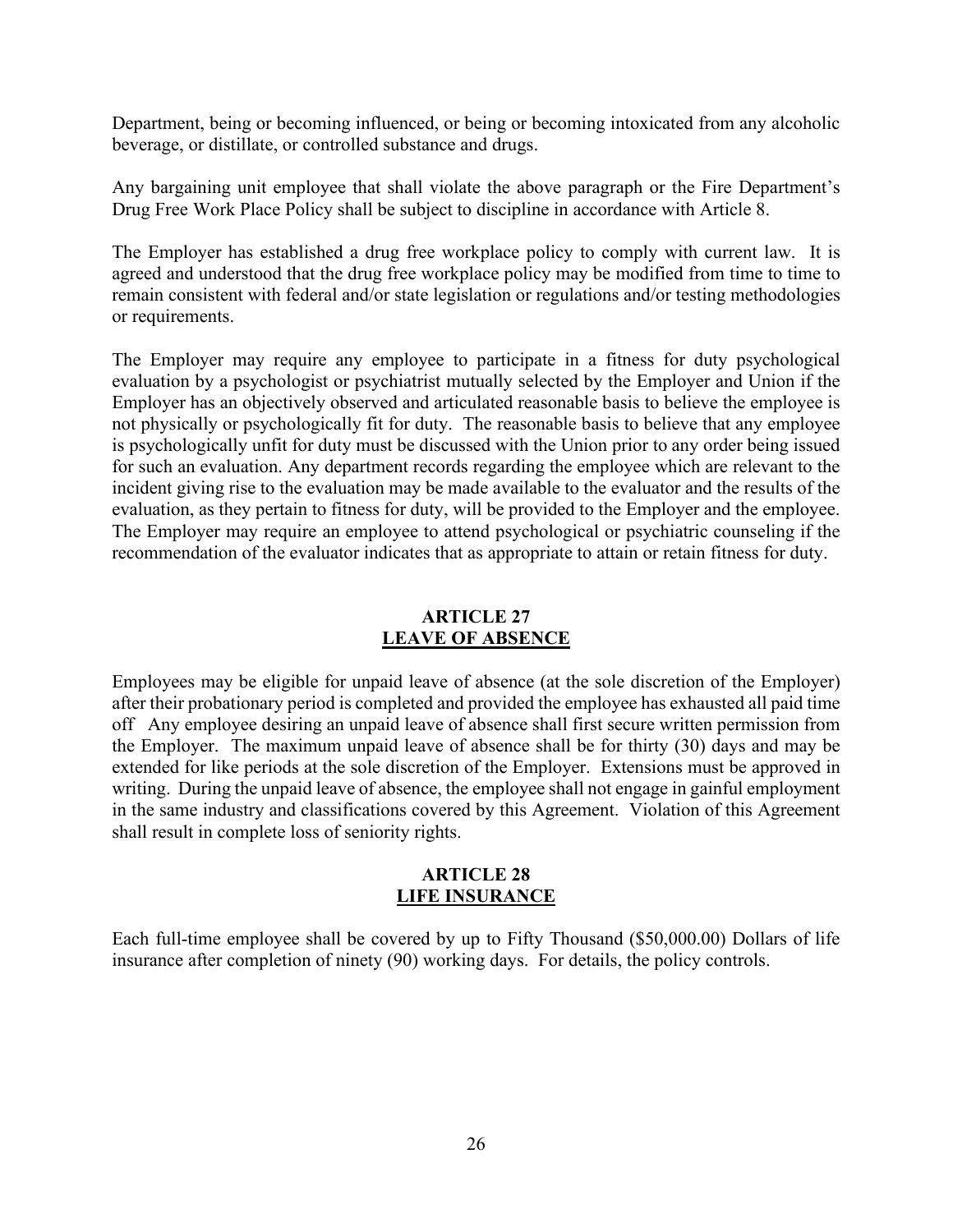#### **ARTICLE 29 PARAMEDIC LICENSURE**

All non-probationary bargaining unit employees may be required to obtain a paramedic license subsequent to the ratification of this Agreement. Selection of candidates shall, at a minimum, be a member who has been on the department for no less than two (2) years as a full-time employee. Selection of said member shall be volunteer based with recommendations by department paramedics but not based solely on seniority. Each member who wishes to request admission to the paramedic program shall prepare a written statement to the Fire Chief stating why they would like to be selected. Bargaining unit employees who obtain a paramedic license shall thereafter maintain said licensure throughout the duration of their employment. Failure to maintain said licensure will result in loss of seniority.

Employees required to obtain a paramedic license shall be compensated for all time attending class. The Township shall arrange for pay for all books and class expenses. Timing and selection of candidates for paramedic licensing shall be at the sole discretion of the Fire Chief. Once an employee obtains paramedic licensure and temporary NWRMCA Level of Function (LOF), they shall receive Step 1 paramedic wages or to a pay rate that increases the employees pay and begin the department probationary paramedic program under supervision of a senior paramedic. Time in the probationary paramedic program and final release of probation shall be at the discretion of the Fire Chief.

# <span id="page-29-0"></span>**ARTICLE 30 PROMOTIONS**

**Section 1.** Promotions within the bargaining unit shall be made on the basis of employees meeting the minimum requirements of the higher-level position as specified and described in the job description. When a vacancy occurs, all qualified personnel shall be eligible to apply and will be given equal opportunity for the position. Vacancies shall be posted for a period of fourteen (14) calendar days, setting forth the requirements for the position. Employees interested shall apply within the fourteen (14) calendar day posting period. All promotions shall be subject to both written and oral examinations.

**Section 2.** When an employee is promoted or reclassified to a higher classification, he/she will be paid the minimum rate of the appropriate pay range or at a step which provides for an increase in salary.

A promoted employee shall be in probationary status for a period of one year. If, during the probationary period, the employee does not qualify in the new position for reasons other than misconduct or delinquency, the employee may be reinstated to the former position.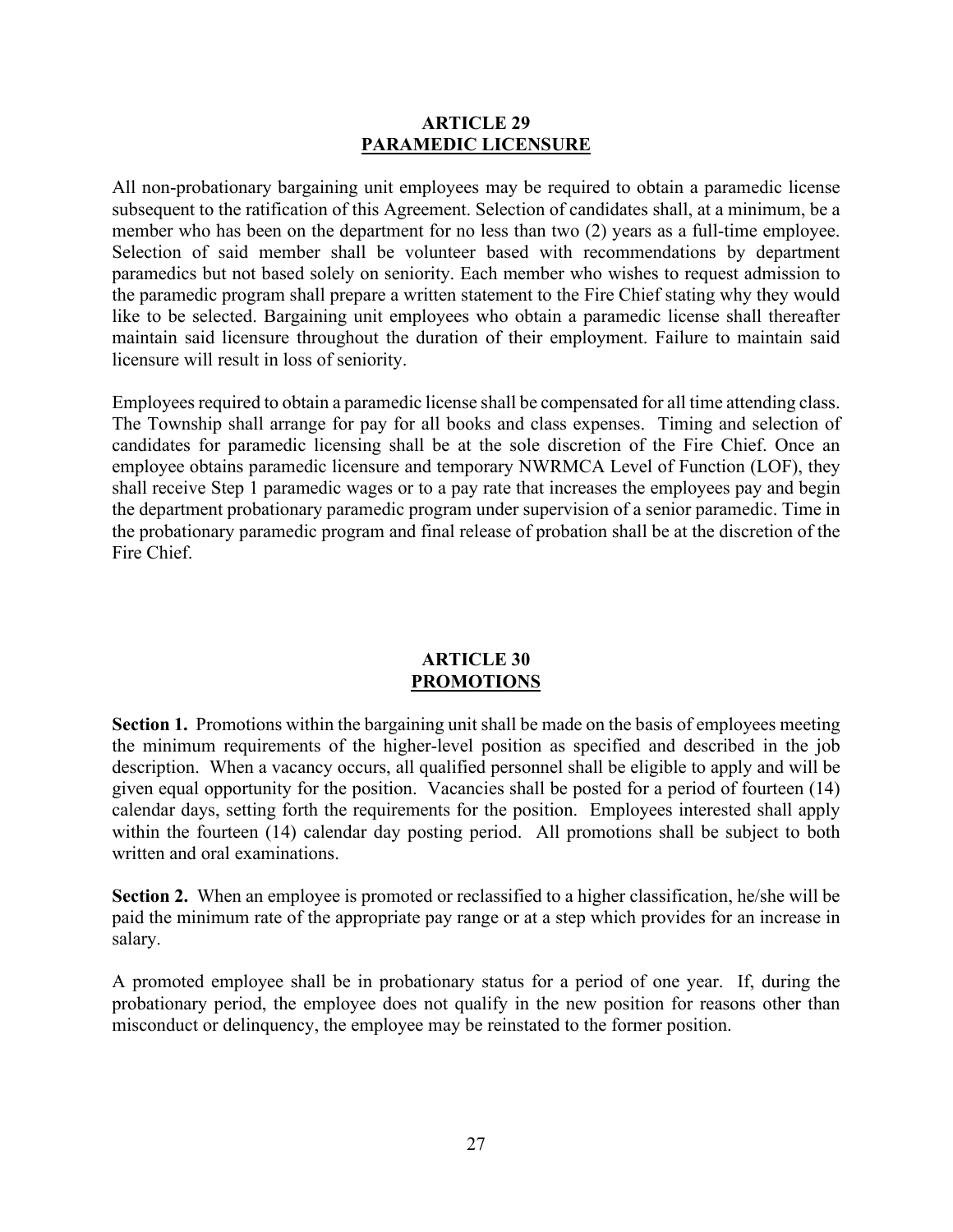# <span id="page-30-0"></span>**ARTICLE 31 LIEUTENANT AND CAPTAIN PROBATION PERIOD**

The candidate chosen from the current promotion list for lieutenant or captain will serve a one (1) year probationary period during which he will perform the duties of the higher rank. If at the end of this one (1) year period the employee can adequately perform the duties, he will be permanently raised to this position. If it is determined by the Employer in its sole discretion, any time during this one (1) year period that the employee cannot perform the duties, he will be returned to his prior position. The Employer agrees to meet with the employee at no less than three (3) month intervals to discuss his progress. During the probationary period, the employee shall have the opportunity to voluntarily revert to his former classification and former rate of pay.

# <span id="page-30-1"></span>**ARTICLE 32 ACTING OUT OF CLASS PARAMEDIC**

Participants in the acting paramedic program must successfully complete the Department Probationary Paramedic Program and be approved to function as a paramedic in the Department. See Guideline 600-030 for complete details of the Probationary Paramedic Program.

All pay for acting status will be paid 110% of the employee's regular wage rate in accordance with Departmental policy.

Authorization for acting status shall be in accordance with Departmental policy.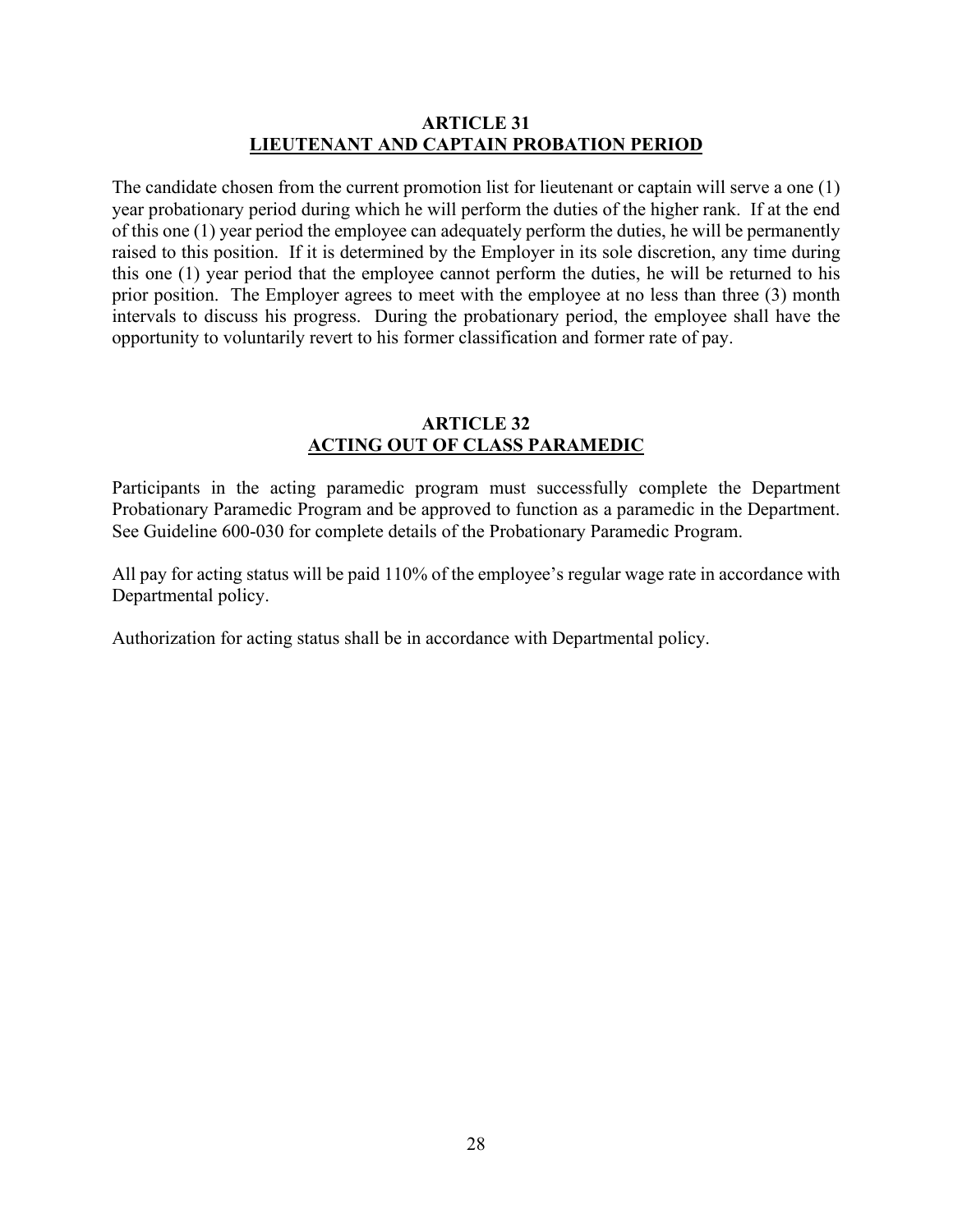# **ARTICLE 33 UNIFORMS**

Effective April 1, 2020 the Employer shall furnish the following items of apparel to new hire full time employees (and existing full-time employees that have not yet obtained these items) within the first thirty (30) days of employment.

Work Uniform consisting of the following:

- (2) Long Sleeve dark blue duty shirt with Department patches
- (2) Short Sleeve dark blue duty shirts with Department patches
- (2) Pair navy blue slacks or EMS style pants (Department-approved style)
- (4) Department T-shirts
- (2) Job shirts
- (1) Black rescue belt (Department-approved style)
- (1) All-weather EMS coat (Department-approved style)
- (1) Pair black boots (Department-approved style)
- (1) Department badge with personnel number
- (2) Department styled baseball caps
- (2) Department styled winter beanie

All turn out gear shall conform to current NFPA standards and shall consist of the following:

- 1 Bunker coat
- 1 Pair of bunker pants and suspenders
- 1 Pair of bunker boots
- 1 Pair of structural firefighting gloves
- 1 Traditional style structural firefighting Helmet
- 1 Nomex hood
- 1 Pair extrication gloves

The Employer agrees to provide one fitted Class A style uniform for each employee following completion of their probationary period. Uniform should include but is not limited to: -Class A style hat with department badge (Hat color determined by rank)

- -Class A style dress jacket
- -Class A style dress pant
- -Pair of dress shoes
- -Matching dress shirt
- -Name Tag
- -Matching dress tie
- -Matching dress style belt
- Ranking pins and emblems related with position within department

The Employer agrees to replace all clothing required for duty that was damaged due to unpreventable circumstances (seam tears, blow outs, bodily fluid contaminations).

Cleaning facilities and supplies shall be provided by the Employer at the Fire Station and Employees shall have the right to utilize facilities for cleaning of all clothing issued. Contaminated clothing will be professionally cleaned by a qualified agency at the Employer's expense.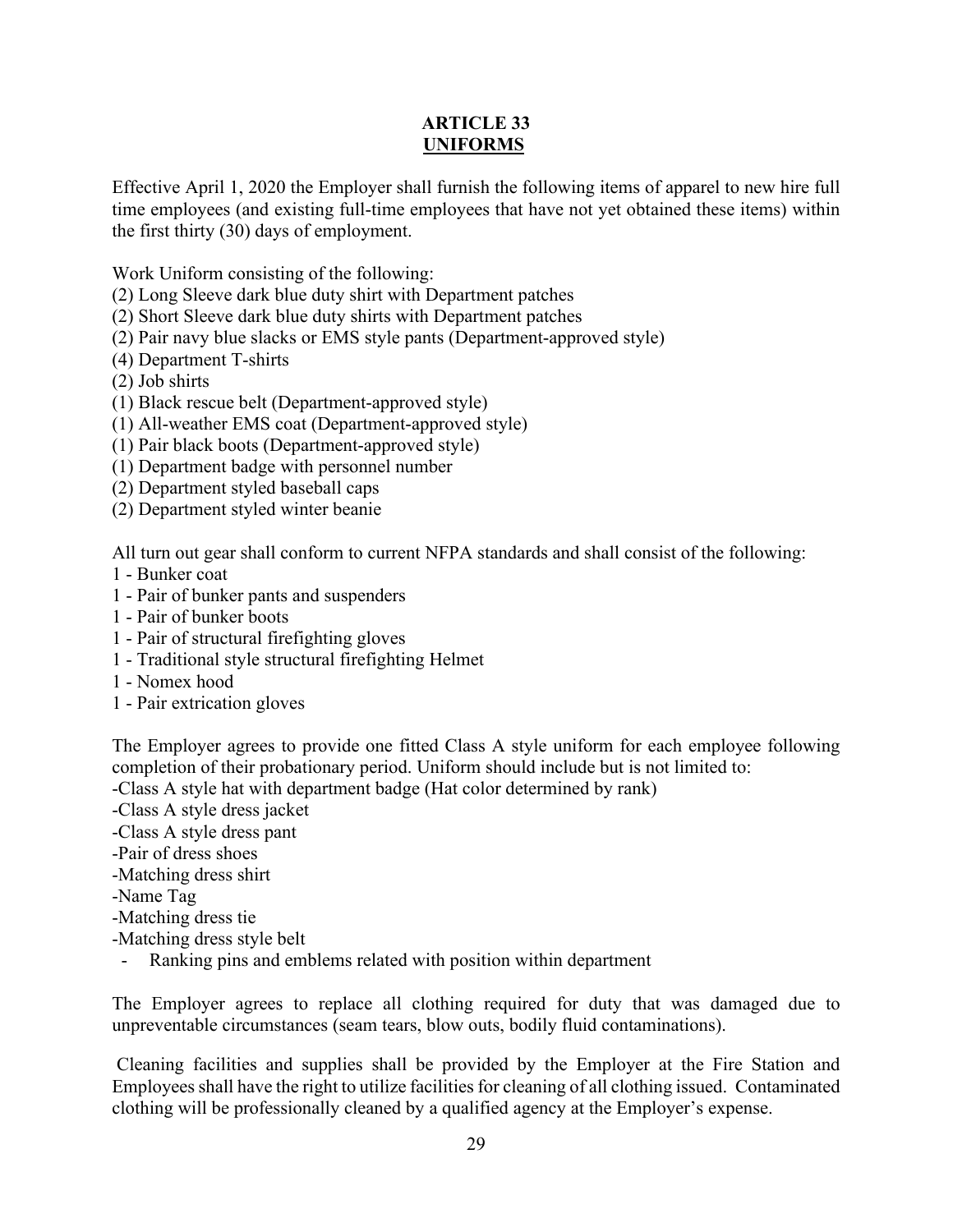### <span id="page-32-0"></span>**ARTICLE 34 EDUCATIONAL REIMBURSEMENT**

The Township agrees to request tuition reimbursement from the Fire and Rescue Association for job related courses and programs. Reimbursement is contingent upon approval by both the Association and the Fire Chief prior to enrollment. Said approval shall be at the sole discretion of the Association and Fire Chief. Reimbursement shall be limited to a maximum of \$5,000 per individual. Employees who successfully complete job-related courses and programs shall be reimbursed as follows:

> Passing a "pass/fail" class 75%  $C - 75%$  $B - 85%$  $A - 100\%$

Reimbursement shall not be made for books or other materials required for the course.

# <span id="page-32-1"></span>**ARTICLE 35 MAINTENANCE OF CONDITIONS**

The Employer agrees that all conditions of employment in the Glen Lake Fire Department relating to wages, hours of work, overtime, differentials and general working conditions uniformly provided to members of the bargaining unit at the time of signing of this Agreement shall be maintained at not less than the highest minimum standards in effect in Glen Arbor Township at the time of signing of this Agreement and the conditions of employment shall be improved wherever specific provisions for improvement are made elsewhere in this Agreement. It is agreed that the provisions of this section shall not apply to any inadvertent or bona fide errors made by the Employer or the Union in applying the terms and conditions of this Agreement if such error is corrected within ninety (90) days from the date of error.

The Union agrees that the "Maintenance of Conditions" language contained herein shall not be used to interfere with the Employer's right and/or obligation to train, equip or otherwise direct its Fire Department. The purpose of "Maintenance of Conditions" is to protect the Union and its members from any arbitrary, unreasonable, or discriminatory application and/or change in statutory terms and conditions of employment. The Union agrees that it shall not rely upon this section to impede legitimate management decisions.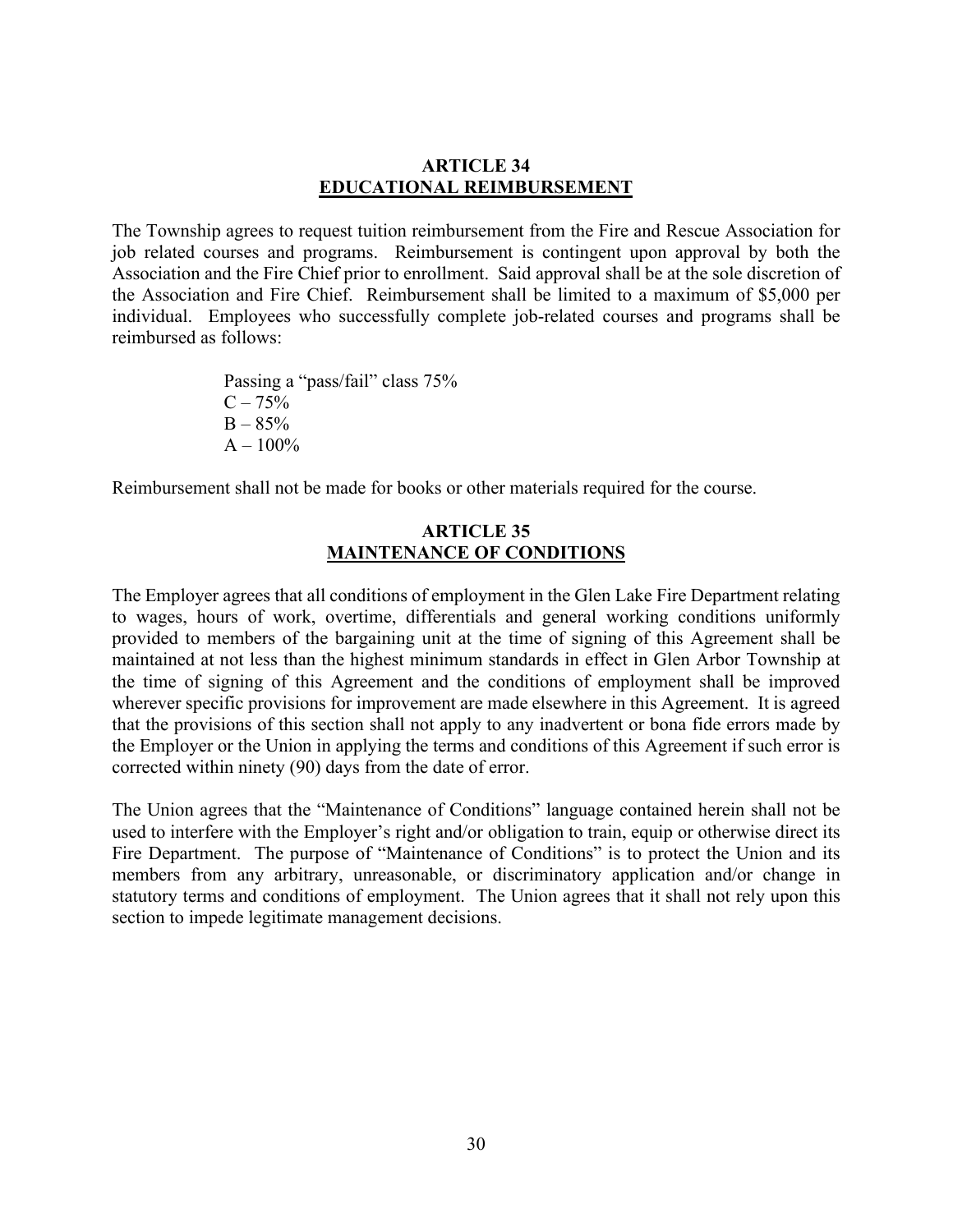# <span id="page-33-0"></span>**ARTICLE 36 BARGAINING DURING THE TERM OF THIS AGREEMENT**

It is the intent of the parties hereto that the provisions of this Agreement, which supersedes all prior agreements, oral or written, between such parties shall govern their relationship and shall be the source of any rights or claims which may be asserted.

The parties hereby acknowledge that during the negotiations which resulted in this Agreement, each party had an unlimited right to make demands and proposals with respect to any subject matter not removed by ordinance, charter or law from the area of collective bargaining. This contract constitutes the entire agreement between the parties, and during the life hereof both the Union and the Employer waive the right to bargain collectively with each other with reference to any other subject, matter, issue or thing, whether specifically covered herein or wholly omitted therefrom and irrespective of whether said subject was mentioned or discussed during the negotiations preceding the execution of this Agreement. The provisions of this Agreement can be amended, supplemented, or otherwise altered only by mutual agreement in writing by both parties. This Agreement cancels and supersedes any other agreements, understandings, practices and arrangements heretofore existing.

# <span id="page-33-1"></span>**ARTICLE 37 SEPARABILITY AND SAVINGS CLAUSE**

#### **Section 1**

In the event that any provision of this Agreement shall at any time be declared invalid by any court of competent jurisdiction, the decision shall not invalidate the entire Agreement, it being the express intention of the parties that all other provisions shall remain in full force and effect.

#### **Section 2**

In the event that any provision of this Agreement is held invalid, as set forth above, the parties shall enter into negotiations for the purpose of arriving at a mutually satisfactory replacement for the provisions held invalid.

# <span id="page-33-2"></span>**ARTICLE 38 TERMINATION OF AGREEMENT**

#### **Section 1**

This Agreement shall be in full force and effect September 1, 2019 through August 31, 2022 and shall continue in full force and effect from year to year thereafter, unless written notice of the desire to terminate, modify, alter, renegotiate, change or amend this Agreement is served by either party upon the other at least sixty (60) days prior to the date of expiration. In the event that negotiations relative to proposed amendments or modifications of this Agreement shall extend beyond the set expiration date of this Agreement, the terms and provisions of this Agreement shall remain in full force and effect until such time as a successor collective bargaining agreement is reached or an Act 312 arbitrator resolves all of the remaining issues between the parties.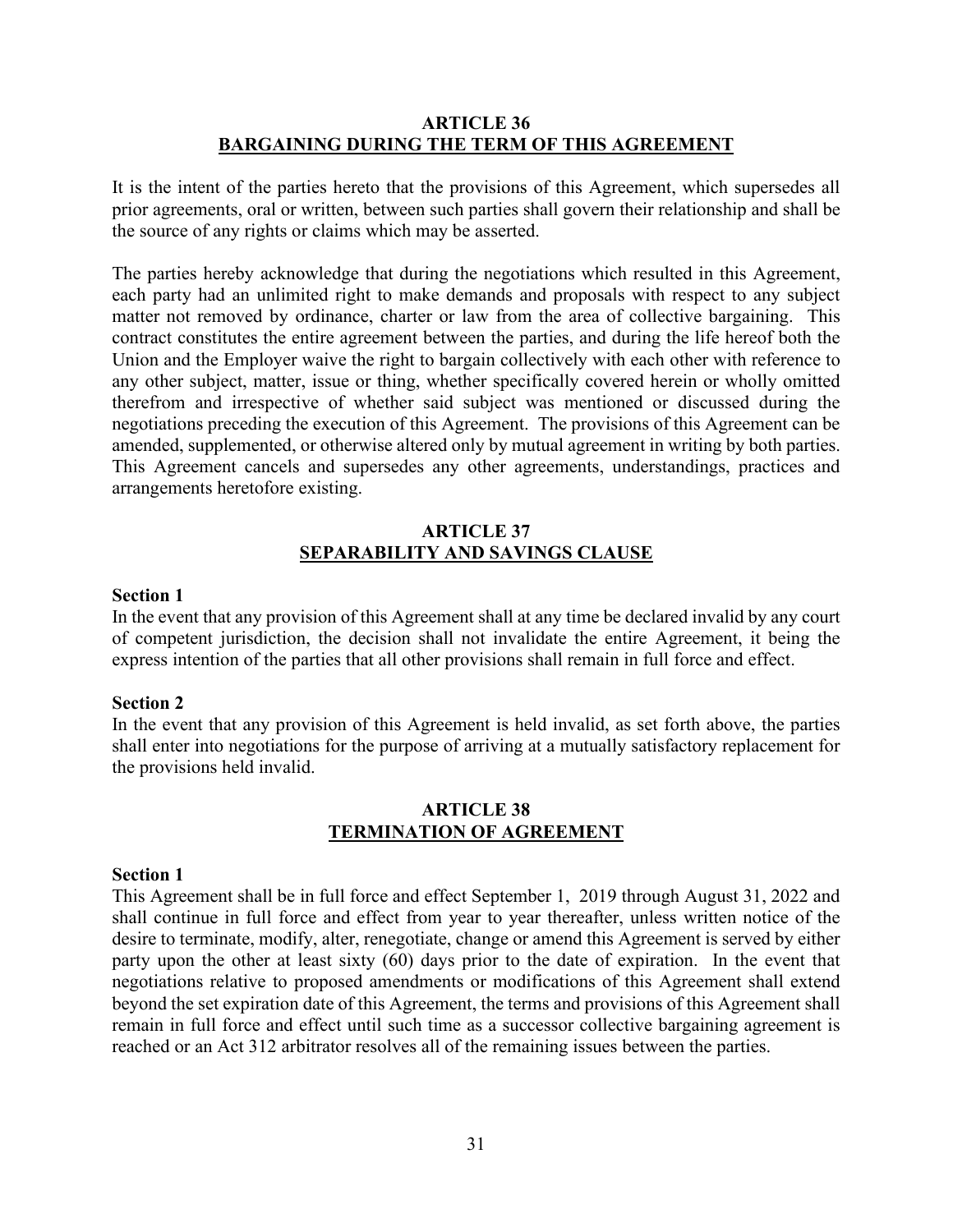# **ARTICLE 39 PERFORMANCE EVALUATIONS**

# **Section 1**

The Employer recognizes the need to re-evaluate each member annually. At the end of each calendar year, annual performance evaluations of each employee are to be done by their shift Lieutenant. Each Lieutenant has authority to give direction on employee improvement. If an employee does not meet performance objectives and/or department standards, the Fire Chief shall have the right to make any changes to personnel status.

With the same guidelines specified to the full-time firefighters, each full-time member shall be able to evaluate their shift Lieutenant. Each performance evaluation of the shift Lieutenants will be reviewed by the Fire Chief. The Fire Chief shall have the right to make any changes to personnel status, if performance objectives and department standards are not met.

#### **Section 2**

The Township recognizes that the department Fire Chief needs evaluation, just as the employees do. Each employee of the department shall be given the right to evaluate the performance of the Fire Chief annually. The evaluations of the Fire Chief shall be reviewed by the Township Supervisor and/or the Township board. The Township Supervisor shall have the right to make any changes to personnel status if performance objectives and department standards are not met, albeit, if greater discipline is needed, the Township Supervisor will revert to the contract between the Fire Chief and the Township for discipline rules.

# **Article 40 Bonuses**

Employer agrees to pay the following bonuses annually for all full time, non-probationary employees who meet requirements. Bonus is to be paid out at the first pay day of each calendar year.

#### **Education Bonus:**

Associate's Degree: \$250.00 Bachelor's Degree: \$500.00 Master's Degree: \$1000.00